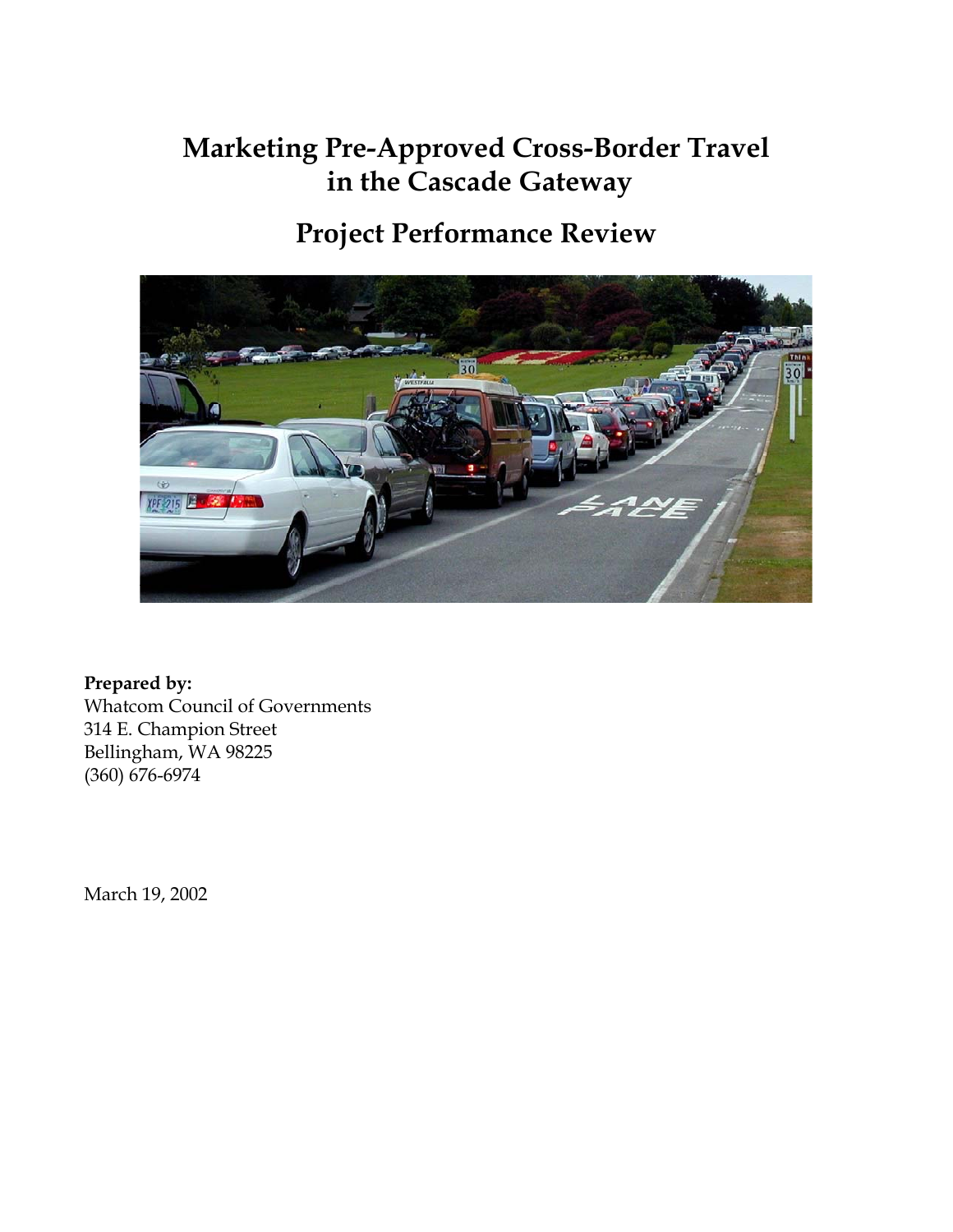# **Table of Contents**

| 3.1 What has been the best source for informing website visitors of getPACE.com? 8 |  |
|------------------------------------------------------------------------------------|--|
|                                                                                    |  |
|                                                                                    |  |
|                                                                                    |  |
| 3.5 What was the percentage increase of website visitors from month to month?  13  |  |
|                                                                                    |  |
|                                                                                    |  |
|                                                                                    |  |
|                                                                                    |  |
|                                                                                    |  |
|                                                                                    |  |
|                                                                                    |  |
|                                                                                    |  |
|                                                                                    |  |
|                                                                                    |  |
|                                                                                    |  |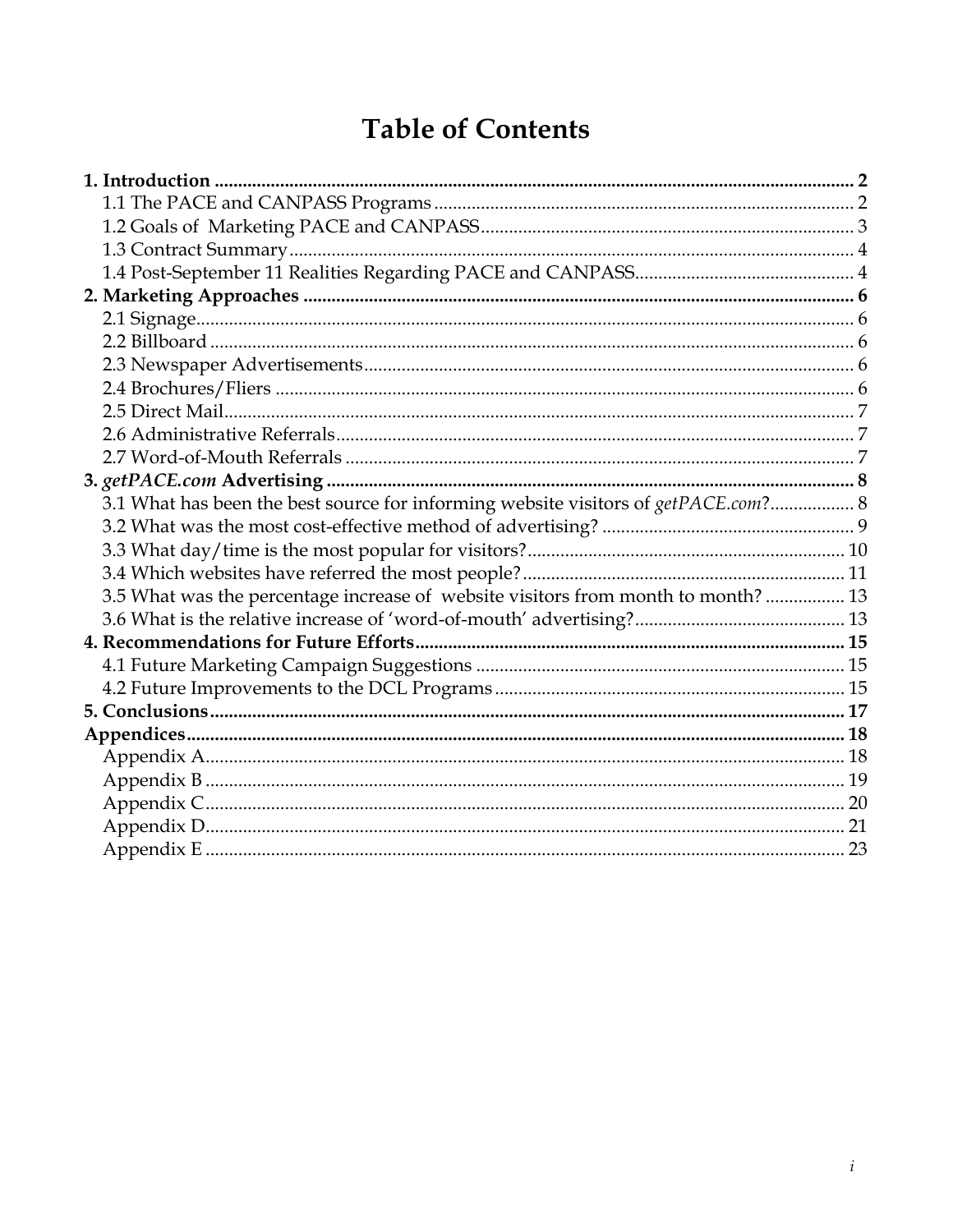# <span id="page-2-0"></span>**1. Introduction**

## **1.1 The PACE and CANPASS Programs**

The PACE (Peace Arch Crossing Entry) and CANPASS programs allow pre-approved travelers to utilize a special lane and booth at the Peace Arch and Point Roberts ports-of-entry between Washington State and British Columbia. PACE was established by the U.S. Immigration and Naturalization Service (INS) in 1993, in partnership with Canada Customs and Revenue Agency's (CCRA) CANPASS program. These programs provide a dedicated commuter lane (DCL) for regular, low-risk cross-border travelers to use, provided that they pass a pre-approval background check, carry their approval letters with them, and display appropriate decals on their vehicle.

These two programs have proven remarkably successful in both providing better mobility in the region as well as in assisting inspection agencies in focusing their efforts on higher risk travelers. Although DCL programs similar to PACE and CANPASS exist across the Northern border as well as the U.S. – Mexican border, the number PACE and CANPASS participants far surpass all other programs.



**Figure 1-1**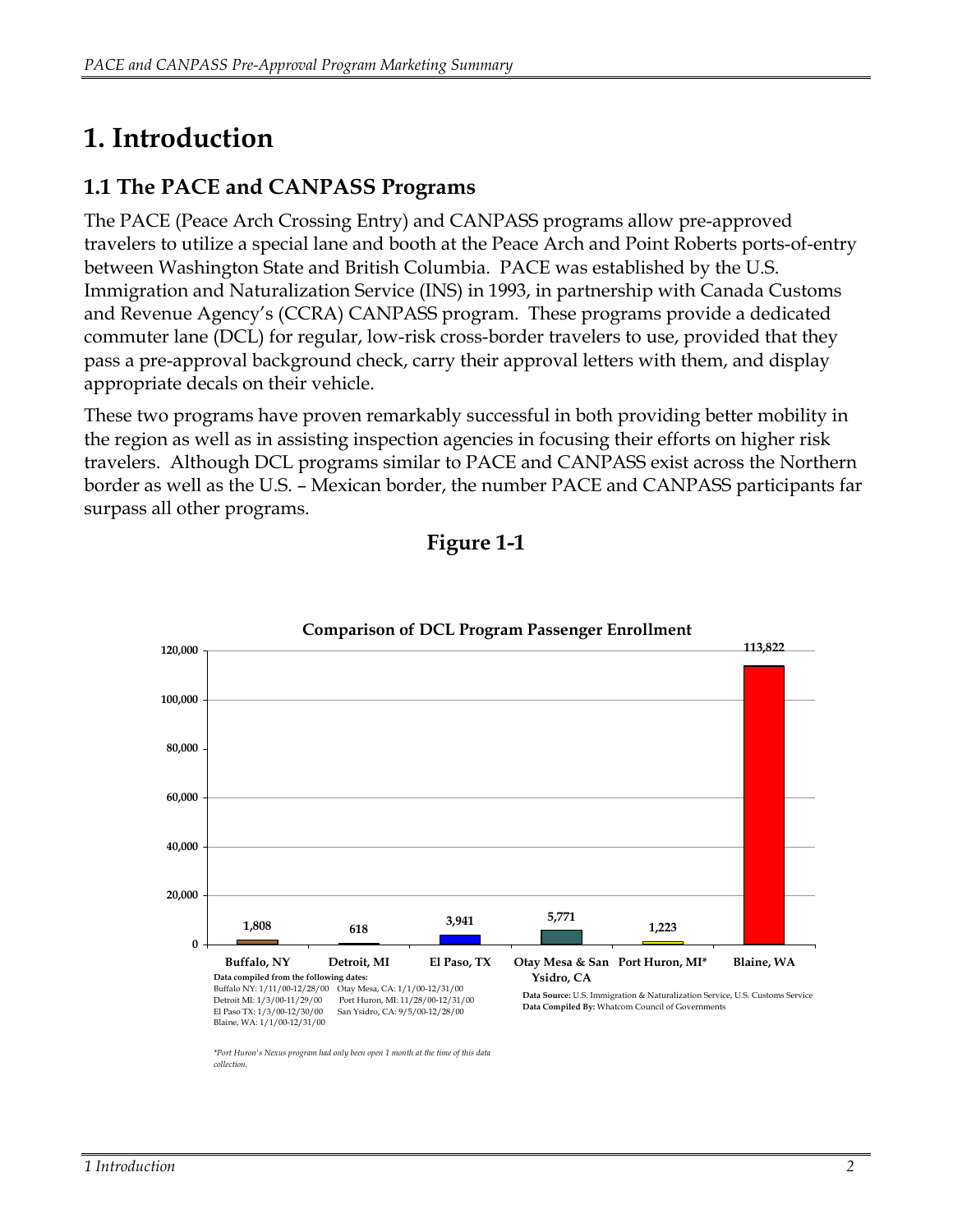<span id="page-3-0"></span>There are many factors which should be included in an analysis as to why PACE and CANPASS have been so successful in comparison to other DCL programs nationwide. CANPASS is free and PACE costs only \$25 per family per year – this is compared to over \$100 per person for some DCL programs. This region has many families which frequently cross the border as compared to other busy border crossings where the predominant demographic utilizing DCL lanes are individual business persons, not families.[1](#page-3-1) And the PACE and CANPASS programs have a relatively simple application process, requiring the submission of an application an in-person visit to the PACE and CANPASS offices to confirm identification, pick up letters and decals, and, for PACE, making the \$25 payment.

## **1.2 Goals of Marketing PACE and CANPASS**

A high level of cross-border mobility is crucial to maintain the economic ties of the greater British Columbia and Washington State regions. However, ports-of-entry in Blaine, WA and Douglas, B.C. are strained by the heavy travel demand and limited amount of inspection staff. Pre-approval programs allow inspection agencies to batch low-risk travelers and focus primary inspections on travelers not enrolled.

Analysis completed by the Washington State Department of Transportation (WSDOT) in 1998 concluded that if PACE program usage were to increase from the current 28 percent of southbound traffic at Peace Arch to 45 percent of the traffic flow, wait times at peak hours would drop from 45-90 minutes to a maximum of 15 minutes.<sup>2</sup>

In order to increase participation in the PACE and CANPASS programs, a comprehensive marketing campaign was identified as a way to inform the public about the benefits of PACE and CANPASS. Previously, no marketing of either program had occurred. Firstly, WCOG partnered with the Bellingham/Whatcom Chamber of Commerce who conducted marketing efforts aimed at networks in the regional business communities of both countries. Additionally, WCOG carried out various media-based marketing activities. The marketing efforts undertaken by WCOG and the Bellingham/Whatcom Chamber of Commerce were designed to:

- Increase awareness of PACE and CANPASS.
- Increase the number of applicants to both programs.

#### And, as a result,

- Increase efficiency and effectiveness of U.S. and Canadian border inspections by preapproving and separating more travelers from other traffic.
- Decrease at-border congestion and travel time for everyone.

<span id="page-3-2"></span><span id="page-3-1"></span><sup>1</sup> Information from comparison of PACE user statistical data collected from U.S. Immigration & Naturalization Service and the EDS report Annual Statistical Report: Dedicated Commuter Lane Validation System (2000) 2 Washington State Department of Transportation. Technical Memoranda – ITS Early Development Program, I-5 Seattle to Vancouver B.C., Appendix F: Border-Crossing Situational Development (1998), pgs. F-17-19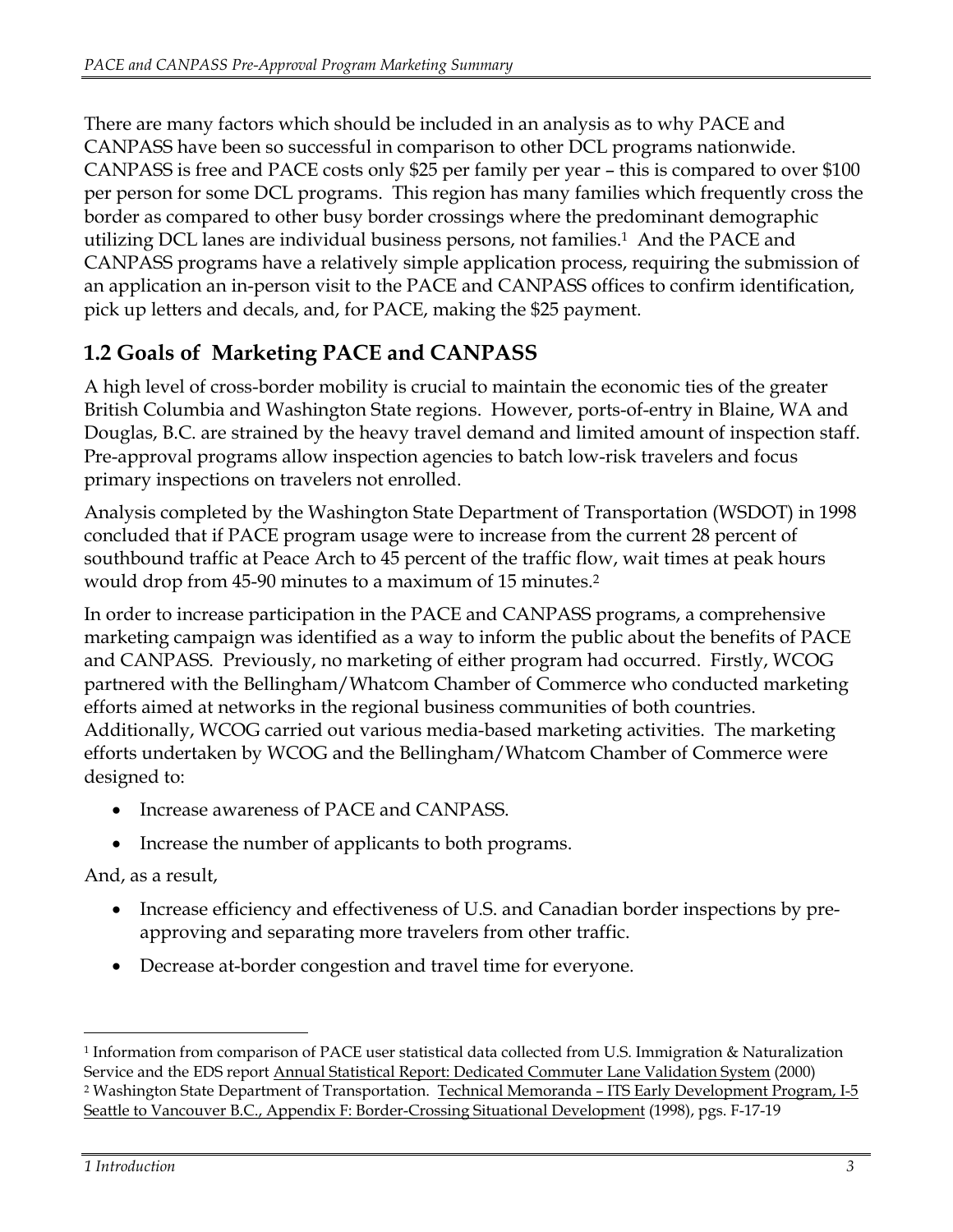<span id="page-4-0"></span>The marketing efforts succeeded in promoting awareness as well as increasing the number of applicants to both programs.

### **1.3 Contract Summary**

The International Mobility and Trade Corridor Project, IMTC, is a U.S. – Canadian coalition of business and government entities that was formed in 1997 to jointly identify and pursue improvements to cross-border mobility in the Cascade Gateway. IMTC participants identified this project as a top priority.

In 1999, the U.S. Department of Transportation awarded Coordinated Border Infrastructure Program funds to the Whatcom Council of Governments (WCOG) to promote increased use of these programs as well as prepare research-based findings on the improvement and jointadministration of the two programs. This report summarizes marketing activities undertaken to promote PACE and CANPASS DCL programs in the Whatcom County/ Lower Mainland B.C. region.

Funding under the grant was provided to:

- Market the PACE program in an effort to increase use and, as a result, increase the productivity of inspection resources.
- Develop recommendations for joint, U.S. Canadian administration of PACE and CANPASS.
- Develop recommendations for other system improvements to PACE and CANPASS.

This report is the final in a series produced with the funding described above. Previous reports include:

Pre-approved Cross-Border Travel in the Cascade Gateway

- Report 1: Market Research
- Report 2: Marketing Plan
- Report 3: Program Improvements Report
- Report 4: Barriers to Joint Administration
- Report 5: Recommendations for a Jointly Administered Program
- **Report 6: Marketing Summary**

#### **1.4 Post-September 11 Realities Regarding PACE and CANPASS**

At the completion of this report, situations regarding PACE and CANPASS travel have been dramatically altered. Both PACE and CANPASS programs have been closed, and it seems likely that both programs may be closed permanently, at least in their current forms. Discussions have been held about replacing the PACE program with NEXUS, a DCL format being piloted in Michigan. NEXUS requires the collection of additional identity data,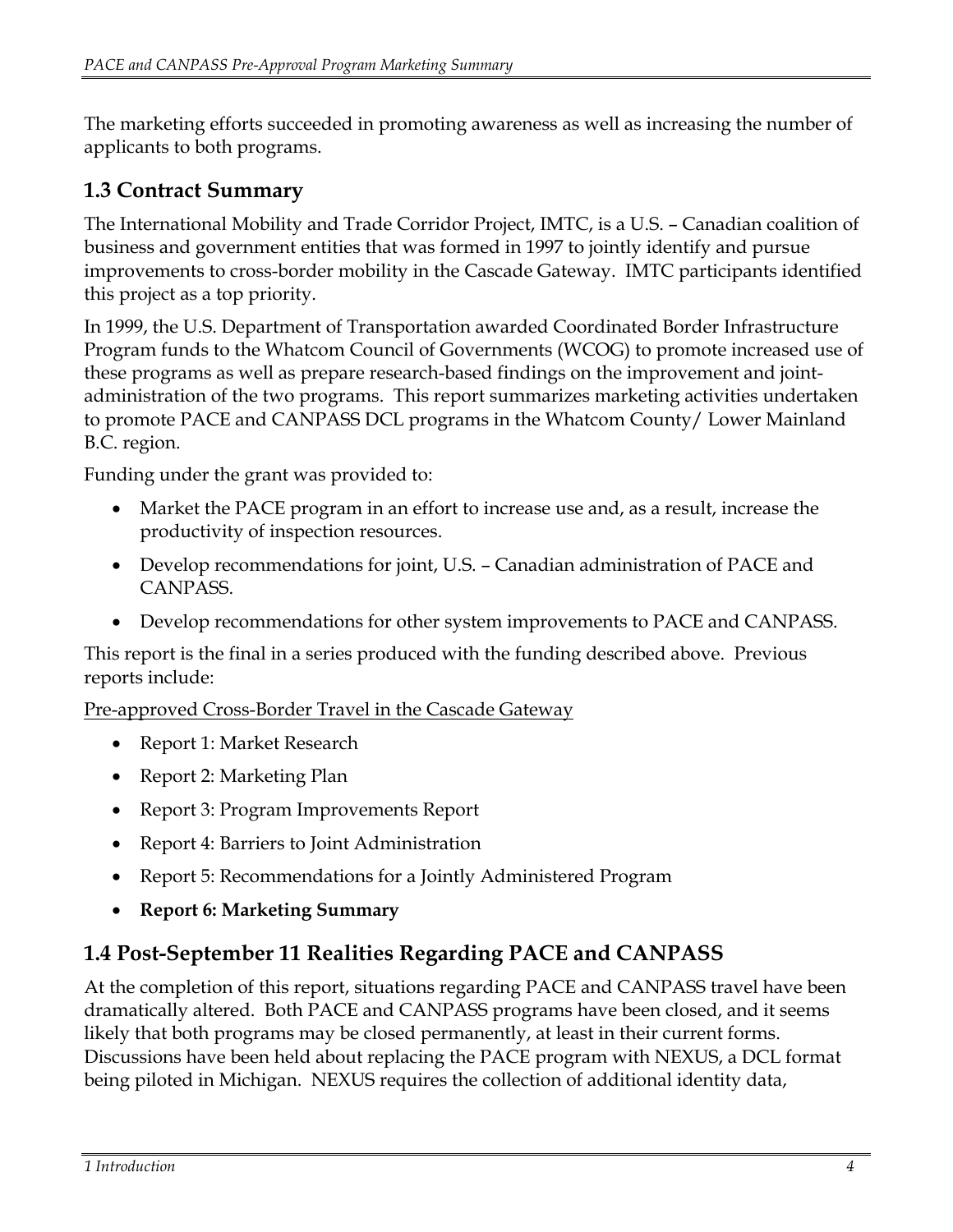distribution of remotely detectable identification cards, and installation of antennas and video display terminals in equipped vehicle lanes.

The relevance of this report lies in the future of any new DCL programs at Peace Arch and Pacific Highway ports-of-entry along the B.C. – Washington border. If a new program such as NEXUS were to be installed at Peace Arch, a marketing campaign similar to the one recently completed for PACE and CANPASS will be needed to announce the re-opening, encourage enrollment and re-enrollment, and communicate new policies.

This report serves as a review of techniques used to advertise pre-approval cross-border travel programs in border communities.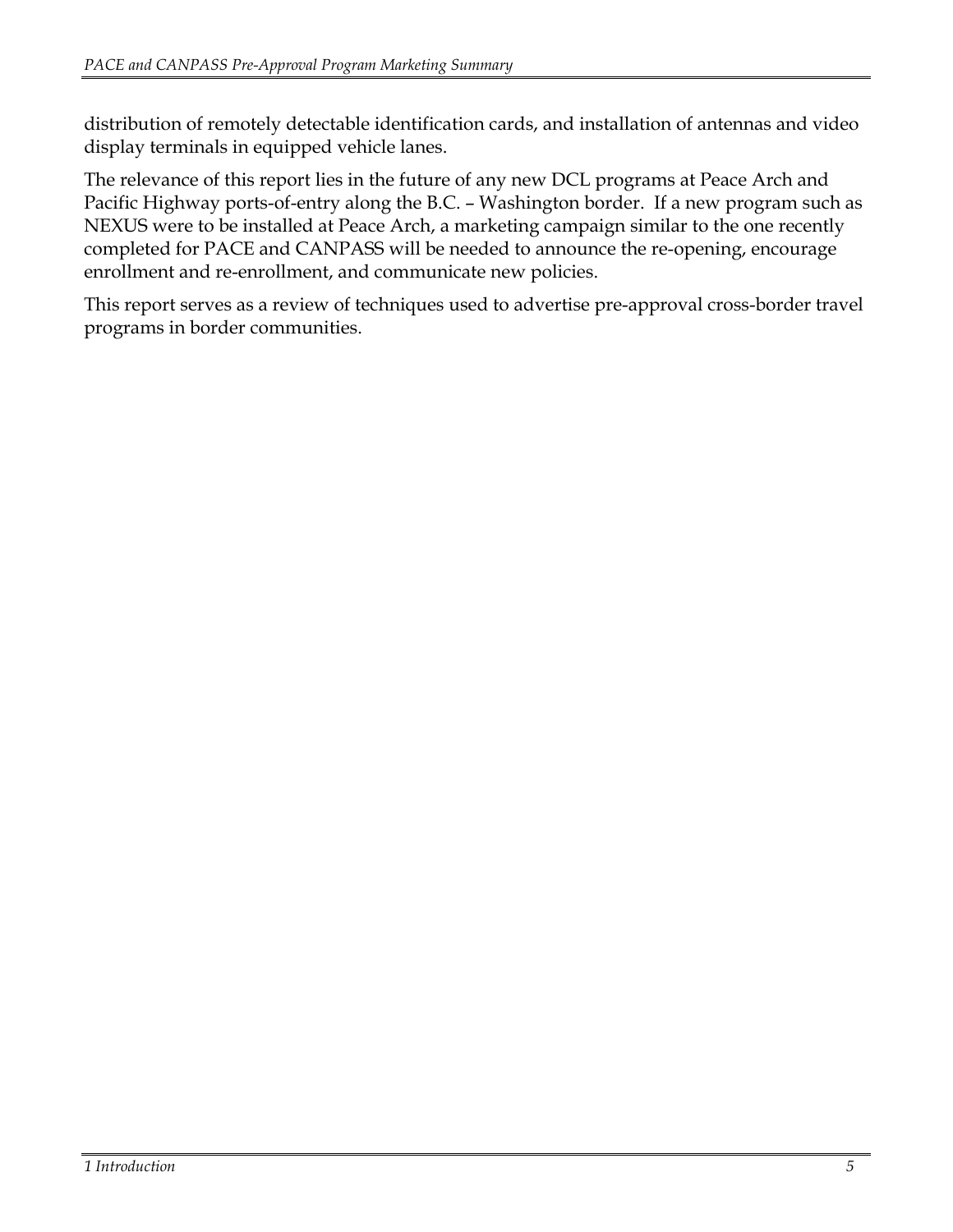# <span id="page-6-0"></span>**2. Marketing Approaches**

After a survey and data-based market analysis completed by WCOG in June, 2000, a target market was identified and methods for reaching that market were specified.

Almost all of the advertising placed for the PACE and CANPASS programs directed potential program users to a website, *getPACE.com*. The website provided visitors with specific information on the programs, as well as applications for participation (see Section 3 for more information). Specific marketing approaches are described below.

## **2.1 Signage**

Prior to the marketing efforts the only existing signs regarding PACE and CANPASS were WA State Department of Transportation (WSDOT) and B.C. Ministry of Transportation (BC MoT) signs that mark the separation of the PACE and CANPASS lanes from the regular, primary traffic lanes. Program information was only available in the PACE and CANPASS offices, requiring a person to be proactive enough to inquire about the program and enter the port-ofentry facility to obtain program information.

The first achievement under the marketing project was the addition of two signs facing southbound traffic which advertise the *getPACE.com* website. These signs were provided by BC MoT.

## **2.2 Billboard**

A billboard advertising the website was placed along Highway 99 in B.C. during the peak travel periods of July and August. The billboard was in a location that would allow travelers backed up in primary inspection queues to view the website address clearly.

## **2.3 Newspaper Advertisements**

Advertisements were placed in local and regional newspapers. Although expensive, the advertisements in the *Vancouver Sun* and *B.C. Province* had the most immediate and overwhelming impact on visitors to the website. Smaller advertisements were placed in the *Northern Light* newspaper which serves the Blaine, Birch Bay and Point Roberts communities. *The Waterside 2001* and *4th Corner View* magazines also included advertisements which were targeted towards tourists who frequent the region.

## **2.4 Brochures/Fliers**

The Bellingham/Whatcom Chamber of Commerce designed a flier, or "rack card," which advertised the benefits of the PACE and CANPASS programs and directed people to visit the *getPACE.com* website. These rack cards presented a longer term marketing approach. The rack cards were distributed to locations throughout Whatcom County that served a high proportion of cross-border travelers. Locations included shopping malls throughout Whatcom and Skagit County, ski resorts in both B.C. and Whatcom County, golf courses, bingo halls,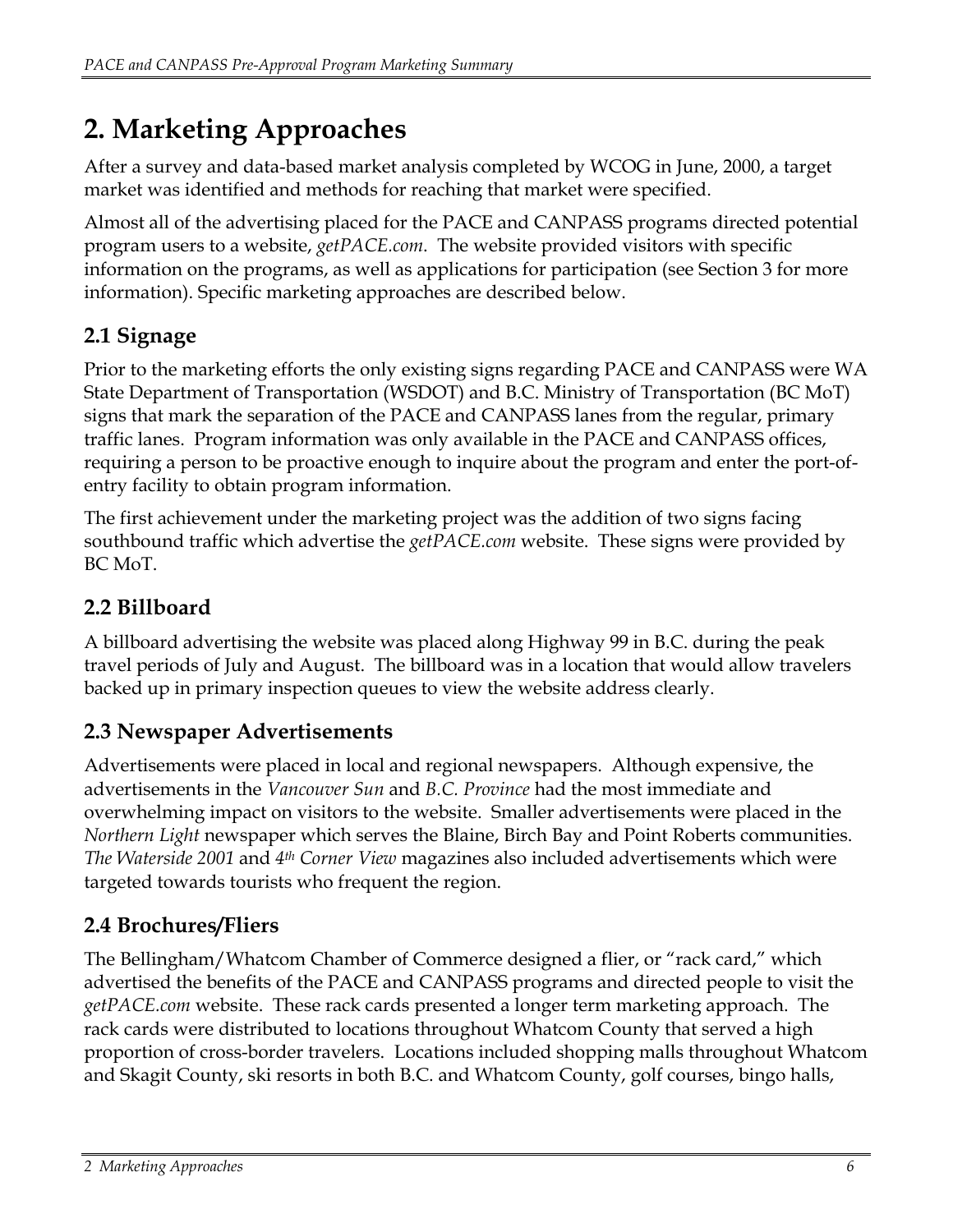<span id="page-7-0"></span>traveler and tourist information centers, and hotels serving large numbers of Canadian clientele.

### **2.5 Direct Mail**

The PACE and CANPASS rack card described above was mailed to households in the Lower Mainland of B.C. and Whatcom County through direct mail distribution by the Valpak company. The regions for the direct mailing correlated with the regions with the highest percentage of current and potential PACE and CANPASS program users.

Whistler Ski Resort in Whistler, B.C. also mailed out PACE and CANPASS rack cards with information to American season pass purchasers. This mailing went to several thousand U.S. residents who travel across the border to the ski resort several times each winter.

### **2.6 Administrative Referrals**

The PACE and CANPASS offices referred numerous potential users to the *getPACE.com* website. The U.S. INS PACE office provided the website on their telephone recordings and encouraged callers to utilize the downloadable application WCOG made available online. In addition, the INS added the *getPACE.com* web address on all PACE program renewal letters.

Inspection officers working the lines who were asked for information regarding PACE and CANPASS also referred people to the website.

#### **2.7 Word-of-Mouth Referrals**

Friends, relatives, and acquaintances provided information about the website through wordof-mouth referrals.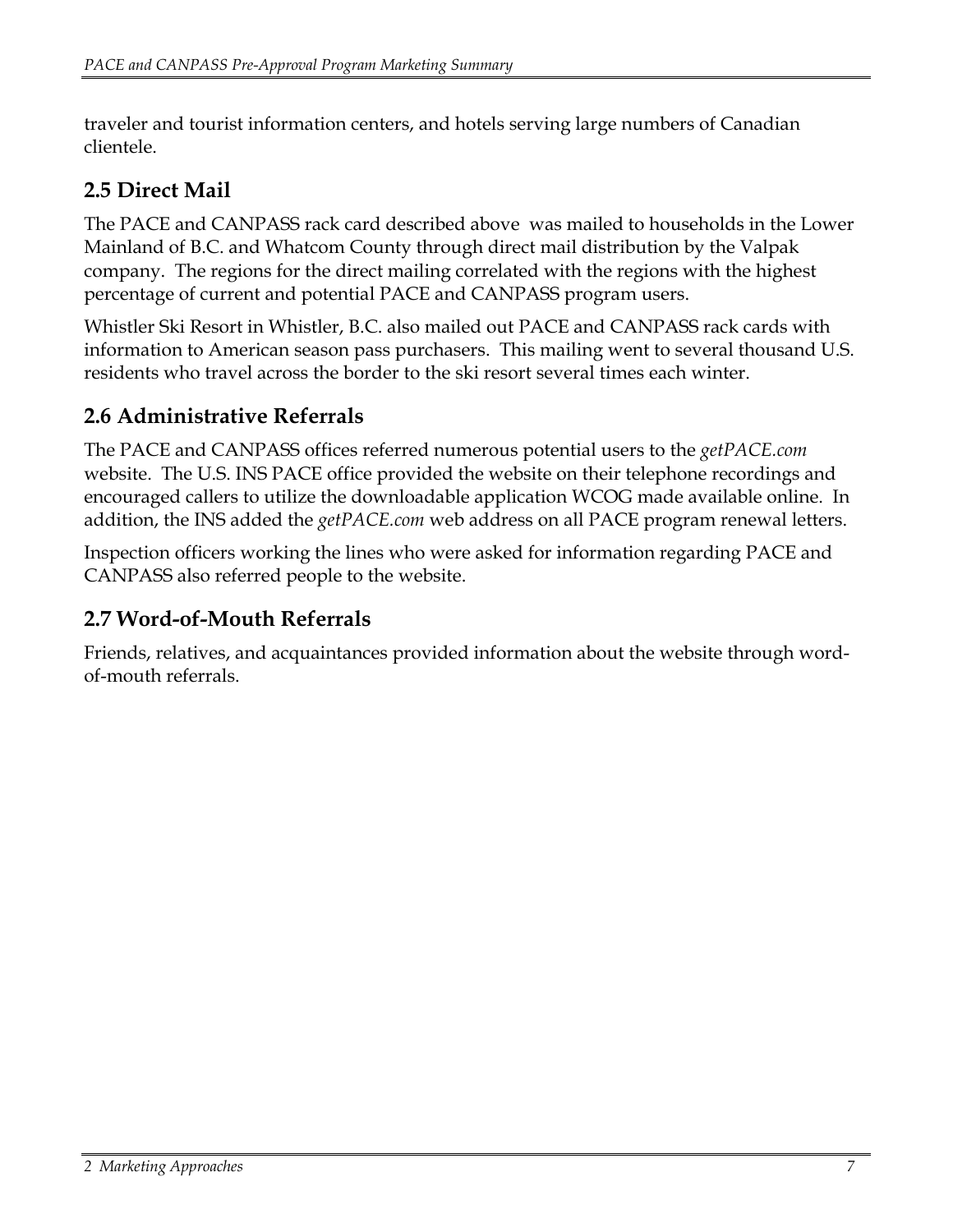# <span id="page-8-0"></span>**3.** *getPACE.com* **Advertising**

WCOG established the website *getPACE.com* to provide a single source of information for both the PACE and CANPASS programs, as well as a way for people to print and mail application forms from their home or office.

All WCOG marketing efforts directed potential program users to the website. Marketing information was collected on this website through two techniques: web site visitor statistics provided by the site's internet service provider (ISP); and a one-question survey which was put on the website beginning March 14, 2001. This survey asked visitors to identify which advertising source directed them to *getPACE.com*.

An analysis of both the survey data and the website statistical data presents an overall picture of the strengths of each advertising element and illustrates the behavior of potential users searching for more information on the PACE and CANPASS programs.

Between March 14 and August 31, 2001, 20,792 people visited the website. In that same period of time, 1,980 surveys were completed: a ten percent response rate.

The following questions were asked at the conclusion of the marketing campaign to pinpoint the highlights of the marketing effort and better understand which approaches yielded the most cost-effective results[.3](#page-8-1)

### **3.1 What has been the best source for informing website visitors of**  *getPACE.com***?**

By far the most successful way to inform people about PACE and CANPASS were the signs at the border.

B.C. Ministry of Transportation added the website address to two existing s outhbound signs at Peace Arch.

The two southbound signs at Peace Arch directed 36 percent (approximately 7,245 people) of website visitors to the site.

One major benefit of the sign is its permanence. Unlike other ad campaigns, the sign reaches all of the target markets continuously.



*Figure 3-1: The getPACE.com sign* 

<span id="page-8-1"></span><sup>&</sup>lt;sup>3</sup> Some of the information gathered in both the website statistical data and the website survey data is missing, due to technical errors. Dates and hit counts are missing for some specific periods, rendering some of the data presented below to account for different time frames. Such discrepancies have been noted in the data.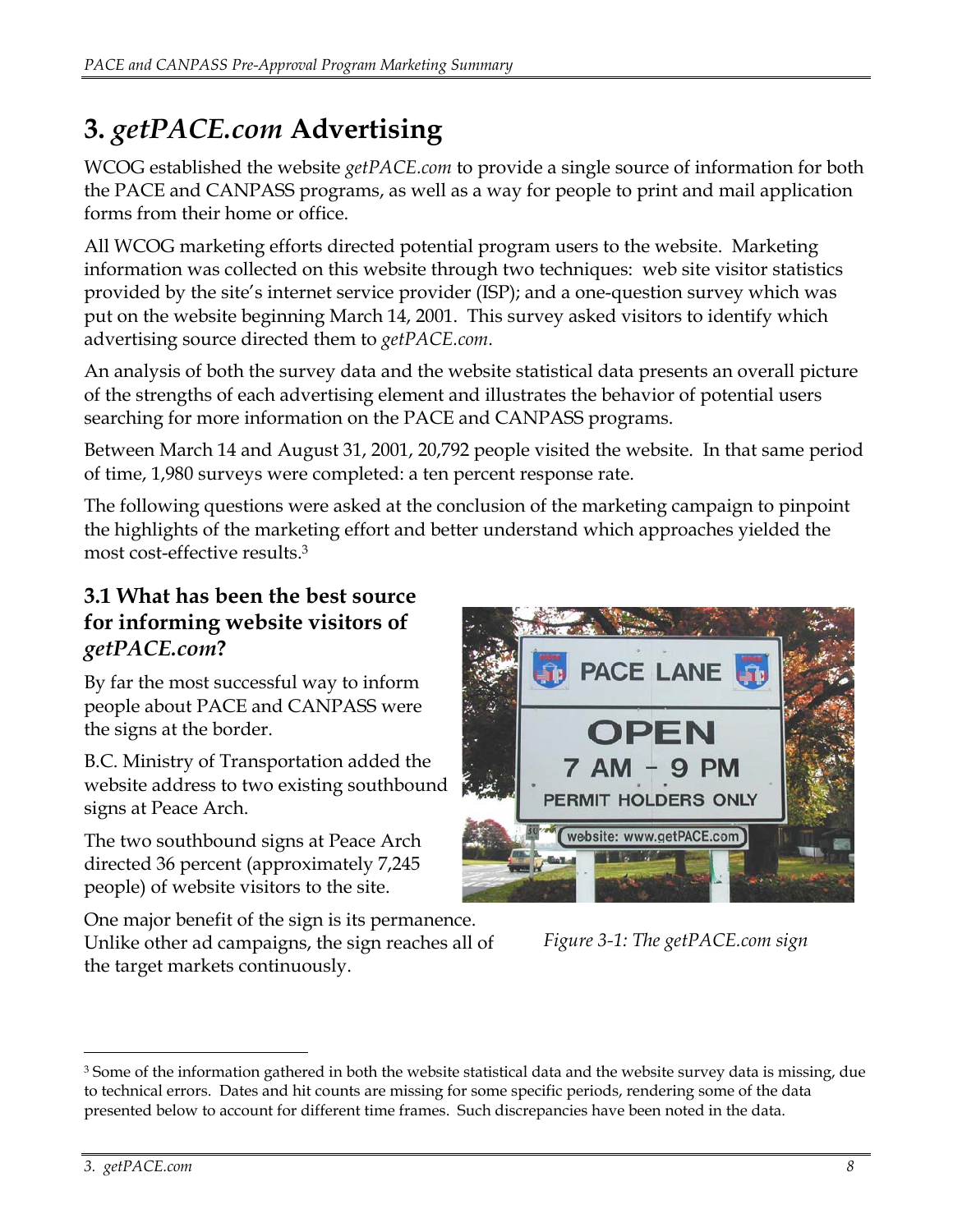<span id="page-9-0"></span>

#### **Figure 3-2**

#### **3.2 What was the most cost-effective method of advertising?**

To compare the cost-effectiveness of the different advertising methods, responses to the website survey were used to estimate shares of all referrals to the website. These numbers were then divided into the total cost of each advertising campaign. Some of the advertising methods used had a definable cost (newspaper advertisements, brochures, Valpak direct mailings, billboard, and magazine advertisements). An advertising cost for the sign at the border and website banners, links, and search engine references were estimated based on staff time and implementation costs. For word of mouth advertising (friends and relatives), and referrals from inspection officers or the PACE/CANPASS offices, no measurable cost can be defined to determine the method's cost-effectiveness.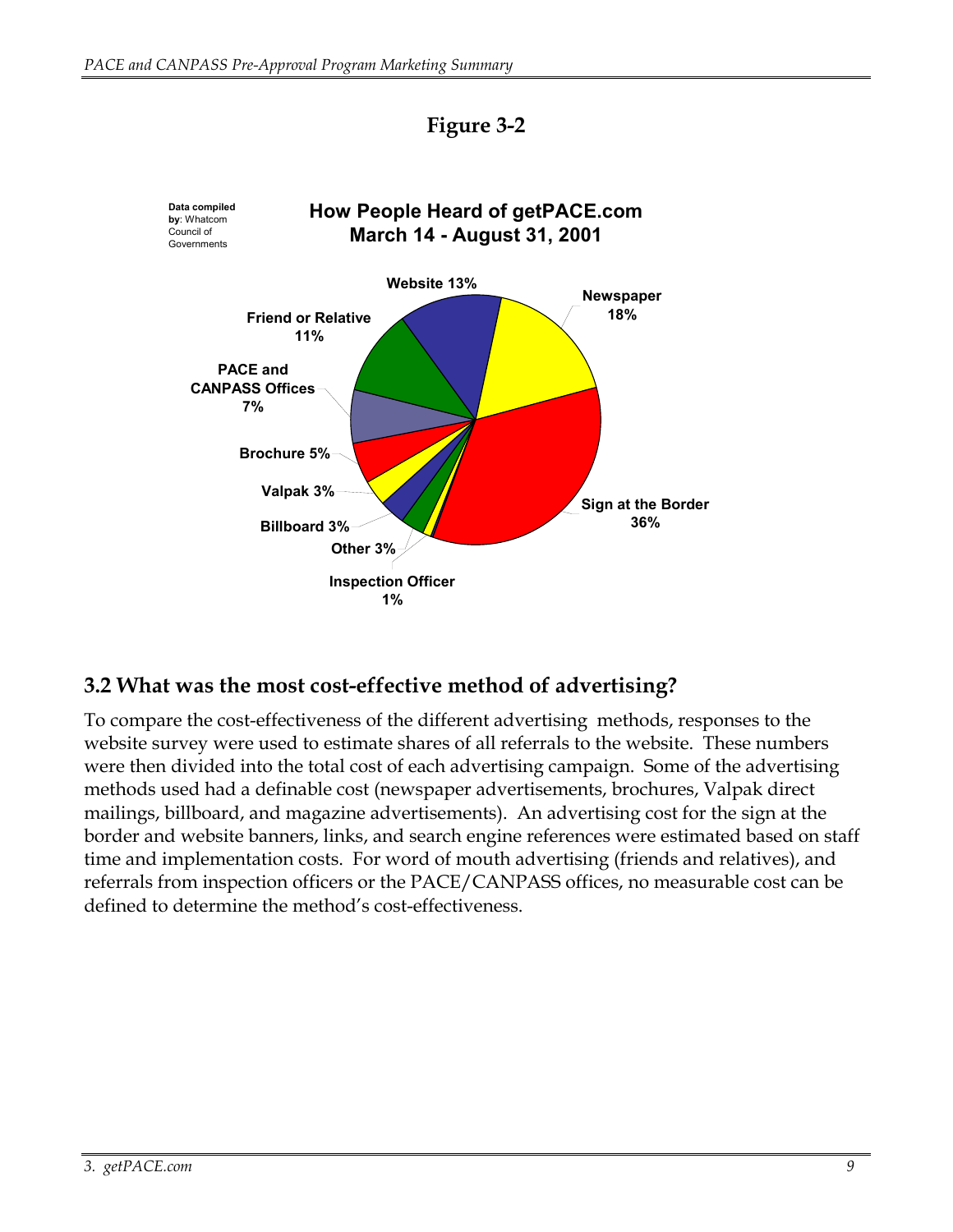| Advertisement             | <b>Survey</b><br><b>Responses</b> | Proportional<br>Estimate | <b>Total</b><br>Advertisement | Cost per<br>Person |
|---------------------------|-----------------------------------|--------------------------|-------------------------------|--------------------|
|                           |                                   |                          | Cost                          |                    |
| Newspapers                | 342                               | 3,591                    | \$9,839.06                    | \$2.74             |
| <b>Brochures</b>          | 107                               | 1,123.5                  | \$3,320.70                    | \$2.96             |
| Valpak Mailings           | 67                                | 703.5                    | \$3,750.00                    | \$5.33             |
| Billboard                 | 66                                | 693                      | \$7,823.00                    | \$11.29            |
| <b>Border Signs</b>       | 690                               | 7,245                    | \$6504                        | \$0.09             |
| Website Banners and links | 267                               | 2,803.5                  | \$3535                        | \$0.13             |
| Word of Mouth             | 220                               | 2,310                    | N/A                           | N/A                |
| Referral                  | 24                                | 252                      | N/A                           | N/A                |
| <b>Total</b>              | 582                               | 6,111                    | \$25,735.76                   |                    |

<span id="page-10-0"></span>*Figure 3-3: Cost-Effectiveness of Advertisement Methods* 

The border signs were the most cost effective method of advertising, as were website links (placed without cost on regional websites).

Although newspaper advertisements initially seemed to be the most expensive advertising option, considering their high cost and brevity (several thousand dollars for one day), the audience such advertisements reached was broad enough to entice large numbers of visitors to the website. Therefore, newspaper advertisements proved to be the most cost-effective form of *paid* advertising available for the project. The least cost-effective marketing approach was the billboard at the border. However, the long-term effects of the billboard could not be measured as it was the last marketing effort and was counted for only one and a half months. Nevertheless, the initial cost of the billboard brought the overall cost per visitor to \$11.29 per person.

### **3.3 What day/time is the most popular for visitors?**

This question helps analyze whether or not there is a relationship between long weekend lines and visits to the website.

By examining the time trends of both the survey responses as well as the web hits, a correlation can be observed between activity on the website – or demand for information – and longer queues at the border. Visitors to the website came evenly across the week, but the

<span id="page-10-1"></span><sup>4</sup> Cost is an estimate based on staff time and the construction/placement of signage.

<span id="page-10-2"></span><sup>5</sup> Cost is an estimate based on staff time only.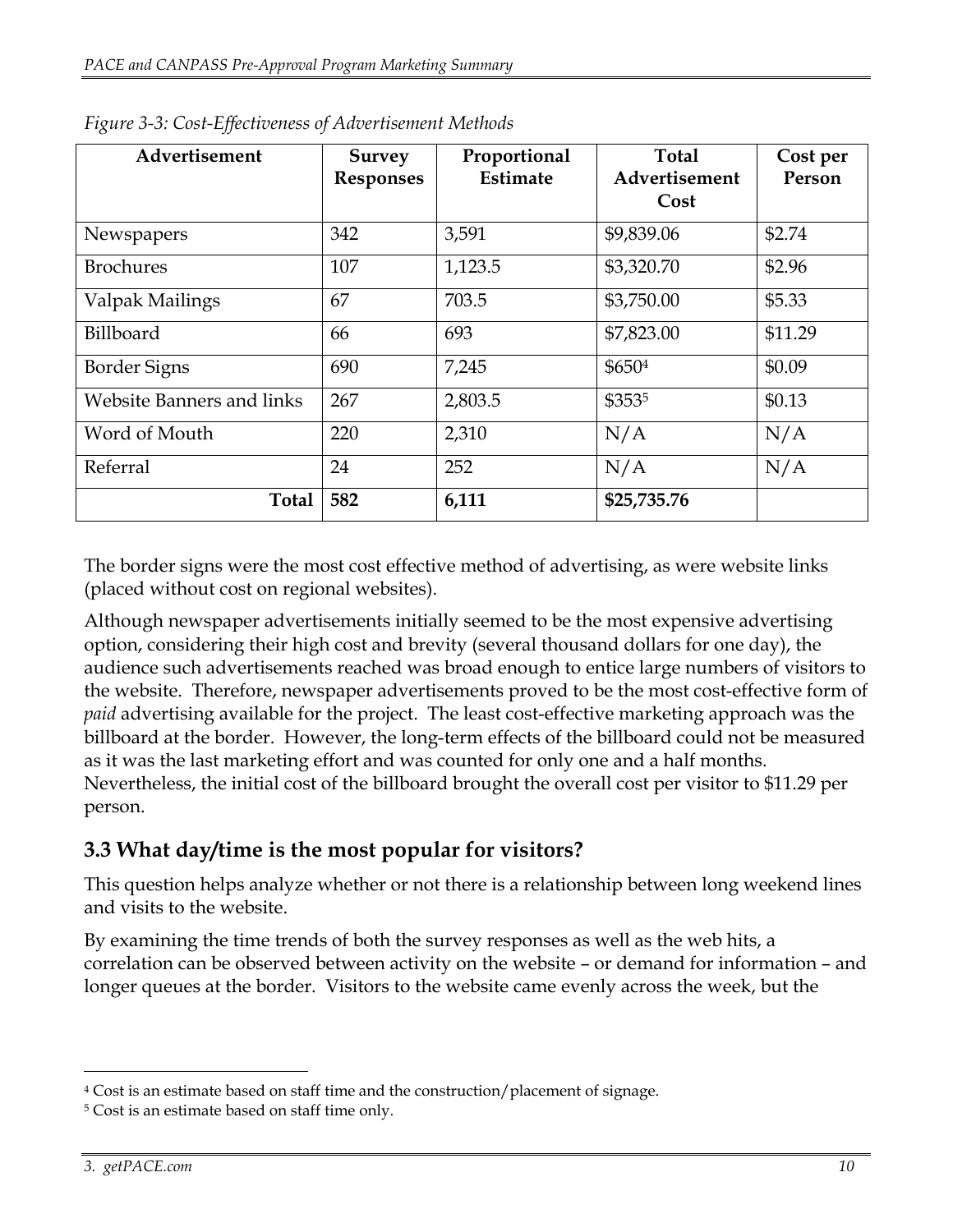<span id="page-11-0"></span>highest percentage of hits were on Mondays, making up 22 percent of the total hits.<sup>6</sup> This suggests a relationship between long Sunday evening lineups and visits to the website the next morning.

The time of day of visitors to the website is quite diverse, spanning the clock in relatively even amounts. The highest percentage of visitors, 39 percent, came to the website between 12.00 – 6.00pm, according to the website survey results.

Some specific dates stand out with overwhelming numbers of visitors, usually tied to the marketing efforts of the *getPACE.com* campaign rather than the length of queues at the border. For example, there is a 366 percent increase from the average Monday hits of web visitors the day of the full page *Vancouver Sun* and *B.C. Province* ads on July 2, 2001 (from an average of 864 hits each Monday to 4,029 on July 2).



#### **Figure 3-4**

#### **Website Visitors by Day of Week**

#### **.4 Which websites have referred the most people? 3**

13 percent of visitors (roughly 2,800 people) were referred to *getPACE.com* from another location on the internet. Links to *getPACE.com* are available on many border region

<span id="page-11-1"></span><sup>6</sup> These figures are based off analysis of website hit counts collected over 23 weeks, beginning March 4, 2001 and ending August 30, 2001.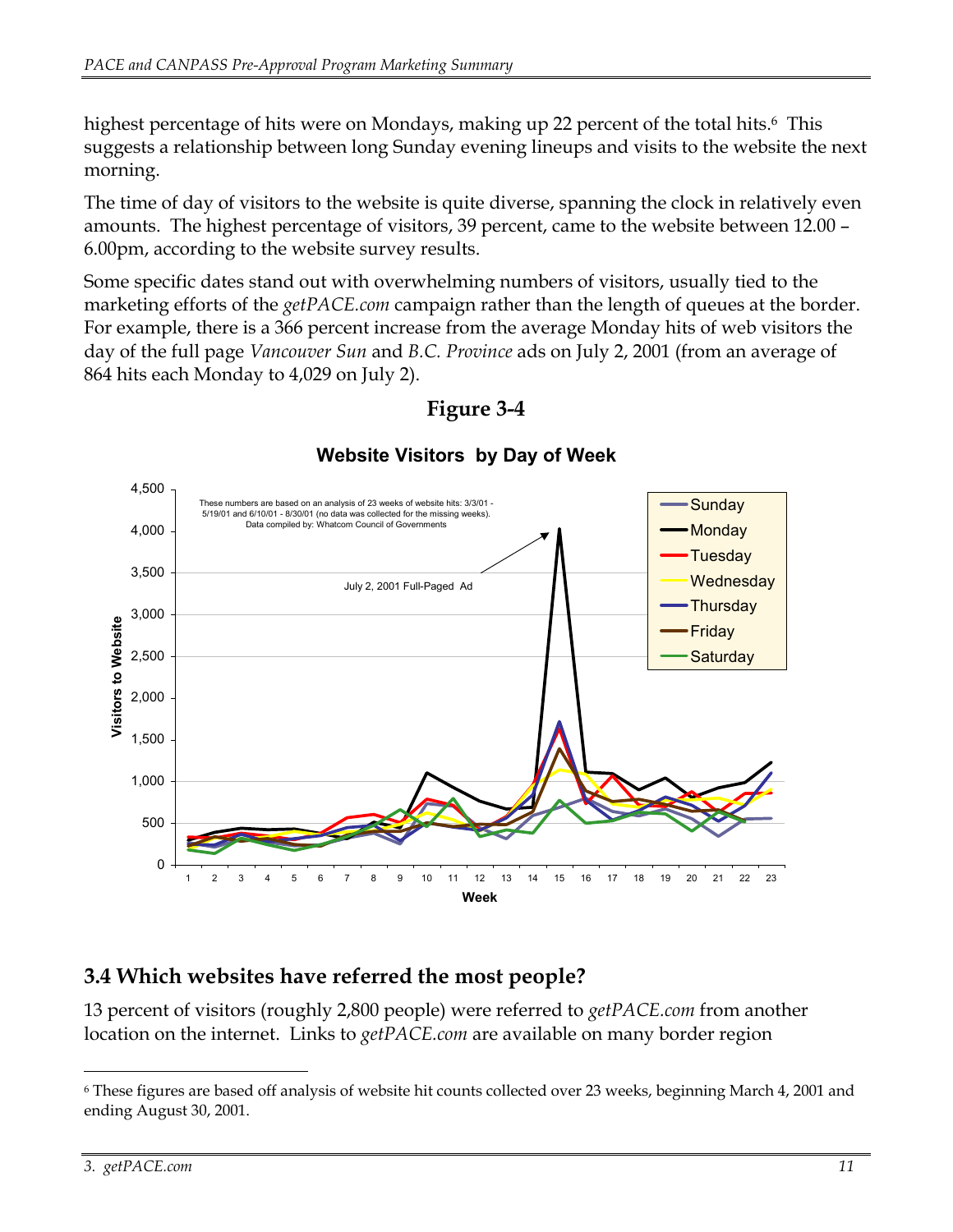municipality pages, local chambers of commerce, traveler information sites, and other regional websites that support increased PACE and CANPASS participation.

The majority of people who came to the site from another web page found *getPACE.com* using Based on statistics collected from the website<sup>7</sup>, most people who were referred by another a search engine (predominantly google.com). However, there were a few key referral sites. website used the Bellingham/Whatcom Chamber of Commerce link to get to *getPACE.com*. Other major referrers include the Borderlineups.com website which features live traffic cameras at the border crossings (managed by AACB Customs Brokers) and the Vancouver Board of Trade website.

#### **Figure 3-5**



#### **Figure 3-5: Website Referrals**

<span id="page-12-0"></span><sup>7</sup> Website statistics were collected separately from the survey statistics by WCOG's Internet Service Provider (ISP).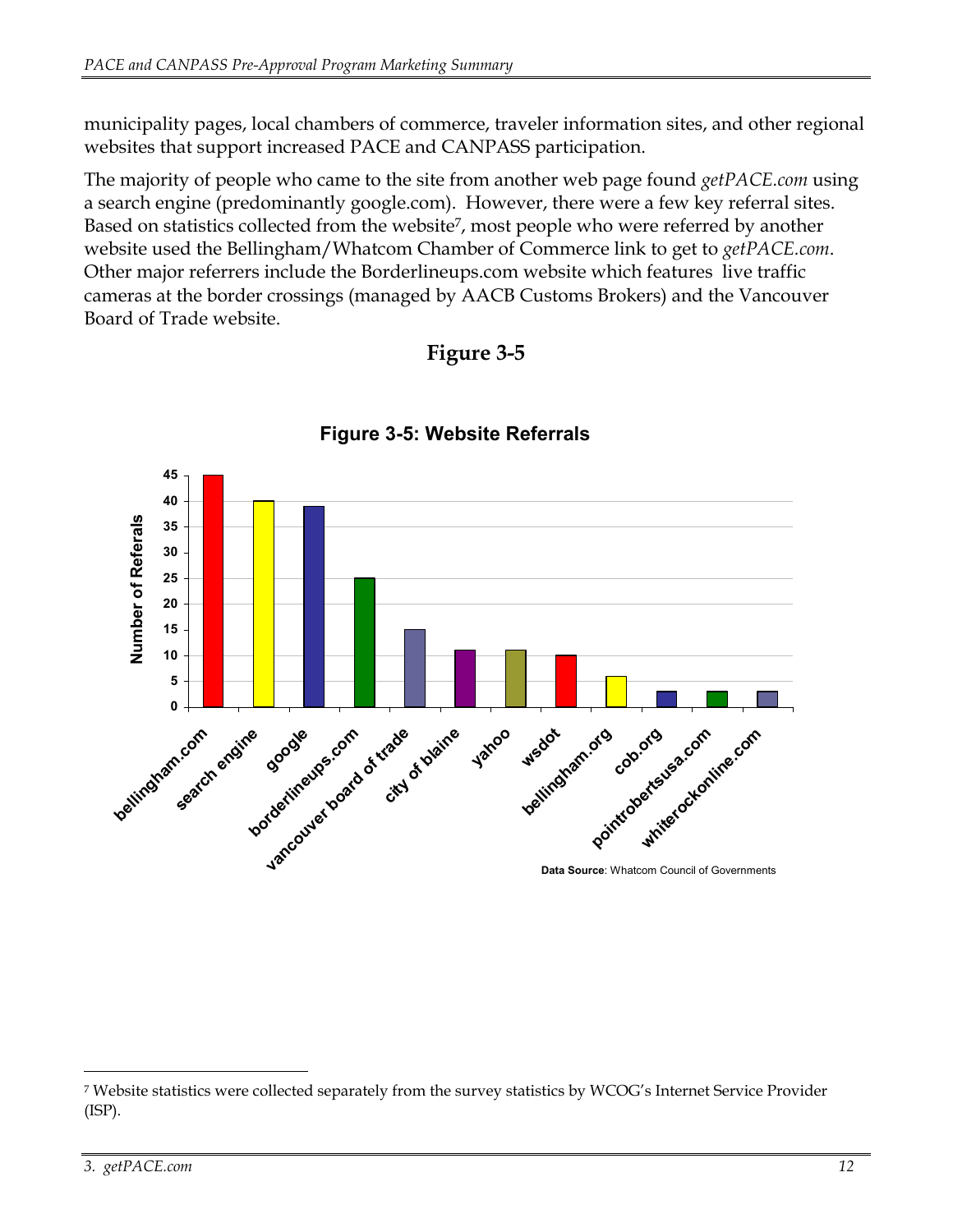#### <span id="page-13-0"></span>**3.5 What was the percentage increase of website visitors from month to onth? m**

From the beginning of the website in March to the completion of this research in August*,* the number of visitors to the *getPACE.com* increased by 146 percent. There were fluctuations in the number of visitors each month, with a noticeable increase in July, which is not only the peak month for cross-border traffic through the Cascade Gateway, but also the month in which most of the PACE and CANPASS marketing efforts took place.

#### **Figure 3-6**

| Month        | <b>No. Visitors</b> | <b>Percentage Change</b><br>from previous month |
|--------------|---------------------|-------------------------------------------------|
| March        | 1,764               |                                                 |
| April        | 2,189               | $+24%$                                          |
| May          | 4,123               | $+88%$                                          |
| June         | 2,873               | $-30\%$                                         |
| July         | 5,998               | $+109%$                                         |
| August       | 4,345               | $-28%$                                          |
| <b>Total</b> | 21,292              |                                                 |

#### *Monthly Number of Website Visitors*

#### **.6 What is the relative increase of 'word-of-mouth' advertising? 3**

Website visitors who heard about *getPACE.com* by word-of-mouth, or from friends or relatives, increased 510 percent between March and August, 2001.

Comparing visitor hits referred by word-of-mouth to other advertising efforts taken place over This stays true even at the height of other advertising efforts in the month of July, when it the same period of time, word-of-mouth referrals averaged 11 percent of all visitors to the site. would be expected to drop as an overall percentage of *getPACE.com* users.

### **Figure 3-7**

|  |  | <b>Increase of Word-of-Mouth Visitors</b> |  |
|--|--|-------------------------------------------|--|
|--|--|-------------------------------------------|--|

| Month | Word-of-Mouth<br><b>Visitors</b> | <b>Total Visitors</b> | Percentage of<br><b>Total Visitors</b> | Percentage Change<br>Each Month |
|-------|----------------------------------|-----------------------|----------------------------------------|---------------------------------|
|       |                                  |                       |                                        |                                 |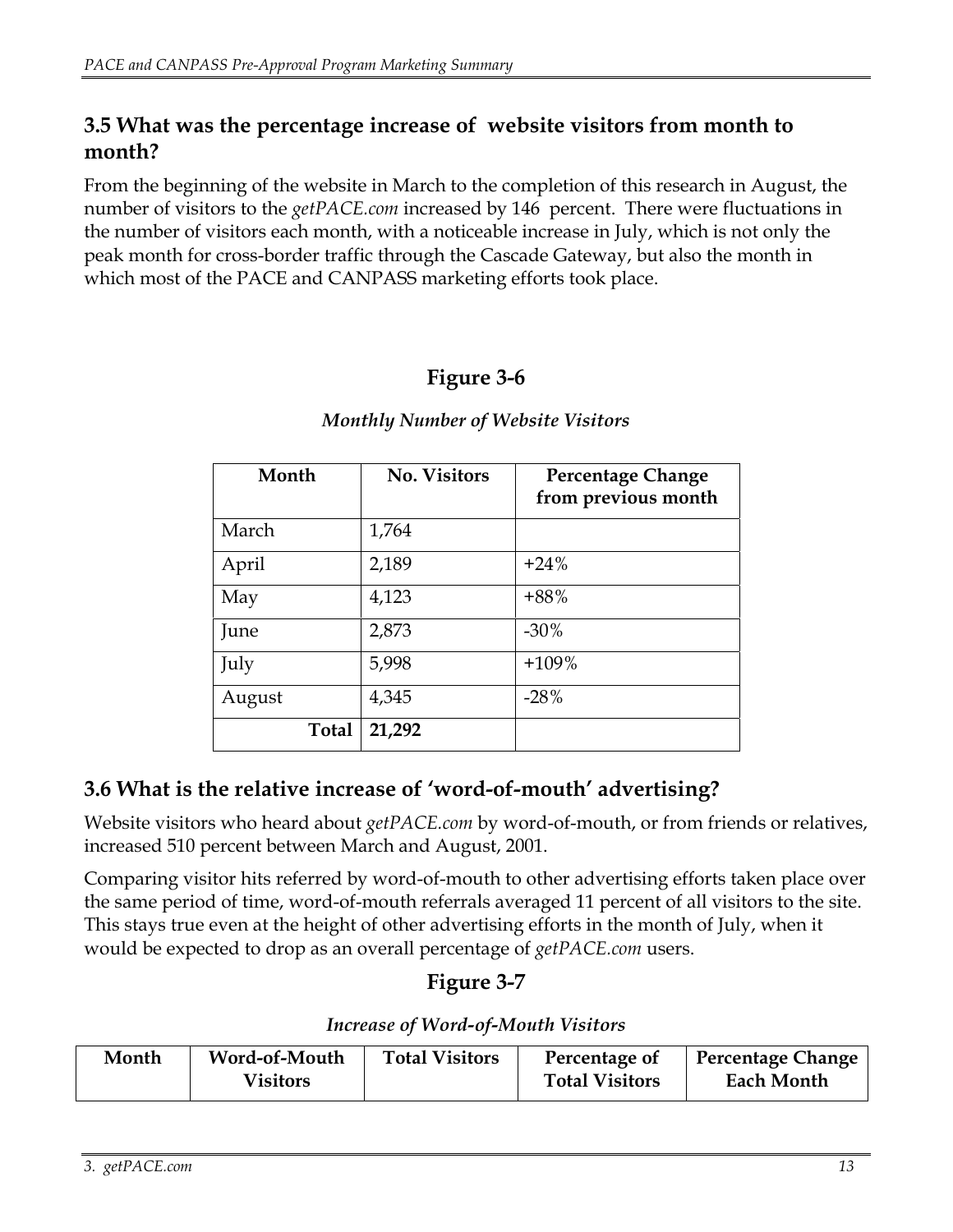| March        | 105   | 1,040  | 10%    |         |
|--------------|-------|--------|--------|---------|
| April        | 147   | 1,995  | 7%     | $+40%$  |
| May          | 326   | 4,095  | 8%     | $+121%$ |
| June         | 273   | 2,352  | 12%    | $-16%$  |
| July         | 714   | 6,594  | 11%    | $+162%$ |
| August       | 641   | 4,001  | 16%    | $-10%$  |
| <b>Total</b> | 2,206 | 20,007 | $11\%$ |         |

Word-of-mouth advertising, although difficult to measure, can provide a long-term and effective means to continue promotion of the PACE and CANPASS programs.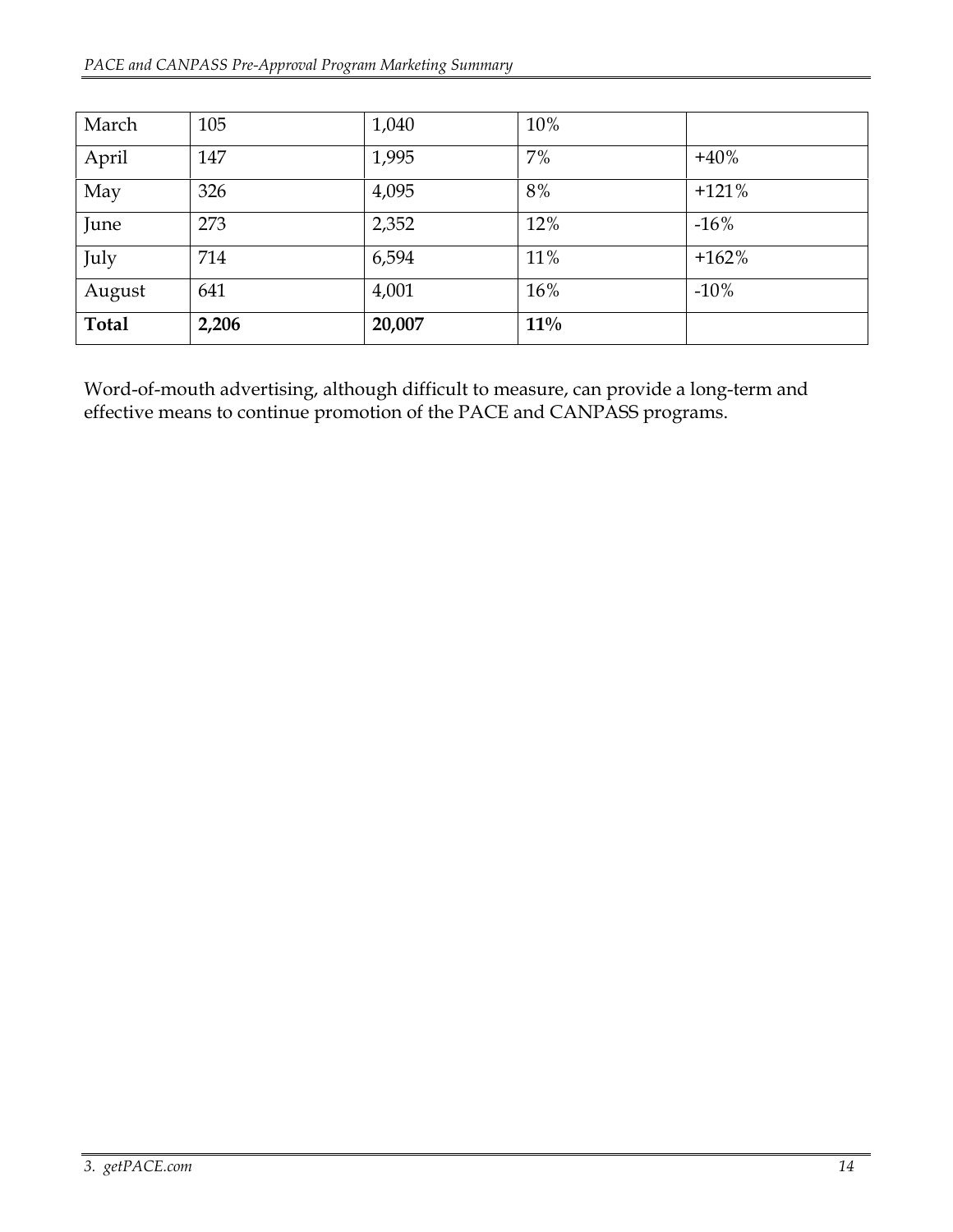# <span id="page-15-0"></span>**4. Recommendations for Future Efforts**

The PACE and CANPASS programs were both shut down following the events on September 11, 2001 but the advertising techniques found to be most successful in this marketing effort could be applied to future DCL programs in the Cascade Gateway.

If a new marketing campaign were to be established for the promotion of NEXUS, information distribution will be necessary, not only to the previous PACE and CANPASS members, but for the general public as well. A new program will have new requirements and it is important to present this information widely and effectively to encourage frequent cross-border travelers to consider such a program as a beneficial means of travel.

## **4.1 Future Marketing Campaign Suggestions**

Based on the efforts of the PACE and CANPASS marketing program, the following suggestions for a future DCL advertising campaign are as follows:

- 1. **Place permanent advertising signs at the border**. The advantage of putting information in the path of the target audience is obvious. In addition, such marketing is permanent. Any new program installed at the border should be accompanied by signage visibly displaying both the name of the program, a website address and telephone number.
- 2. **Advertise the programs in all regional newspapers with large distribution**. The *Vancouver Sun* and *B.C. Province* were the most cost-effective advertising effort in the PACE and CANPASS marketing campaign. Additional newspapers with large regional readership include the *Seattle Times*, the *Seattle Post-Intelligencer*, the *Eastside Journal*, and the *Bellingham Herald*.
- 3. **Link the new program website in more locations**. A noticeable percentage of website viewers were referred to the site from other locations on the internet. This is a very affordable and effective means of spreading the word about DCL program benefits and the application process.
- 4. **Pay for search engine preference**. Although this idea was not used in the *getPACE.com* advertising efforts, the high percentage of visitors who found the website using a search engine suggests that paying for higher placement on search engine results may be a cost-effective investment. Adding more meta-tags and other internet identifiers to the site may also help the program.

## **4.2 Future Improvements to the DCL Programs**

A full report of recommendations for improving the PACE and CANPASS programs was submitted to inspection agencies by WCOG in February, 2001. Some of the recommendations would not only improve program administration, but also their marketability.

1. **Create only one application form for both U.S. and Canadian programs**. This idea is currently used under the NEXUS program in Michigan. This alleviates participant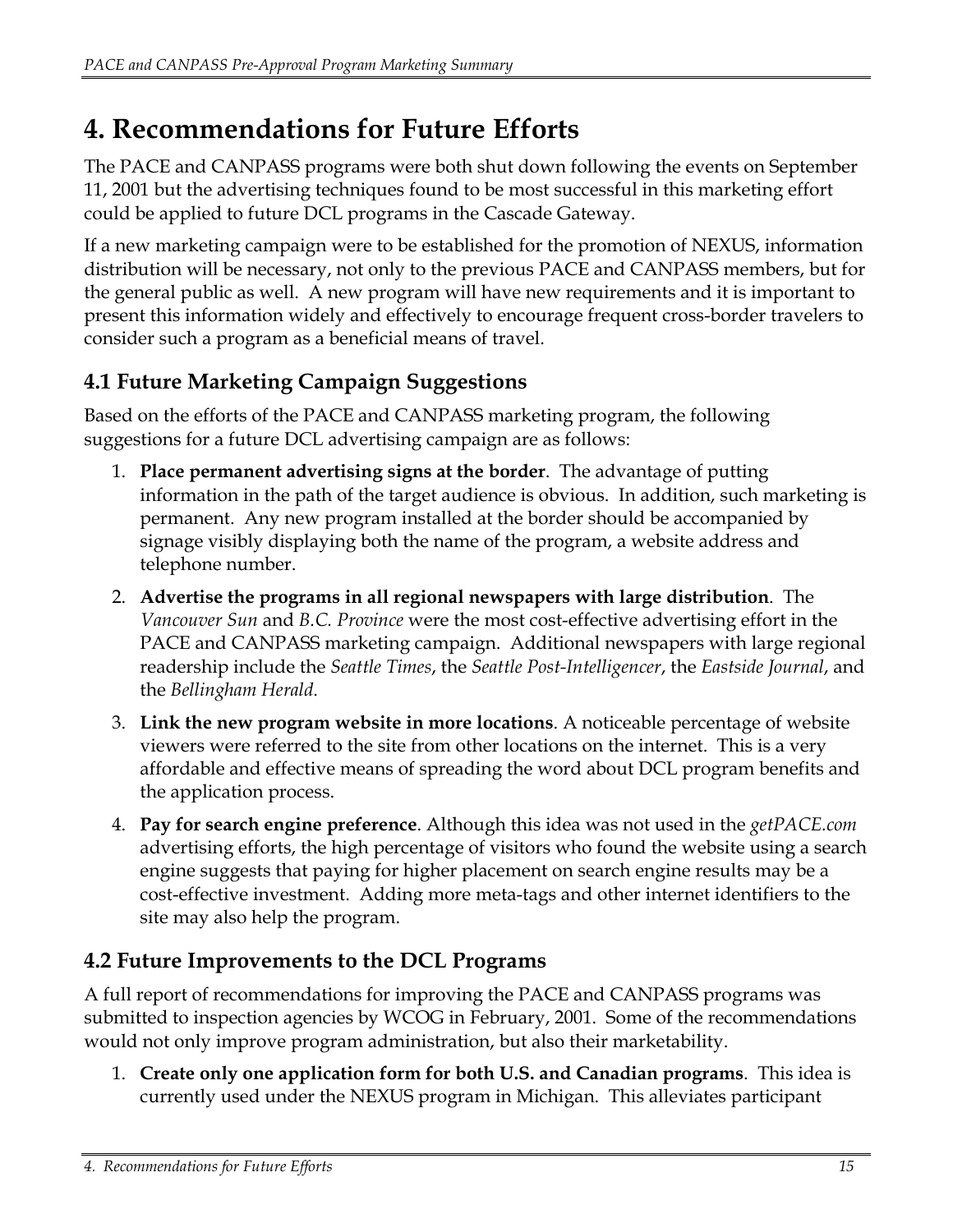confusion by eliminating the repetitive process of filling out the same information twice and sending it to two separate locations.

- 2. **Make the form available on-line for immediate submission**. Most companies, and many government agencies, have used the internet to provide online information requests using secure forms. An application which can be filled out online and immediately submitted cuts down on paper, simplifies the submission process, and can assist the inspection agencies by providing them an opportunity to reduce manual entry of form information into a computer database.
- 3. **Have inspectors at the primary inspection booths to distribute information**. Currently, inspection officers working the line at the border do not make information about DCL programs available to those who ask about such programs, or who cross frequently. This may be an excellent way to reach a large number of potential users, and it would not take much of the inspectors time if the material is prepared ahead of time and can be easily handed out. License plate readers could also be used to recognize frequent travelers and prompt an inspection officer to offer printed information and a program application.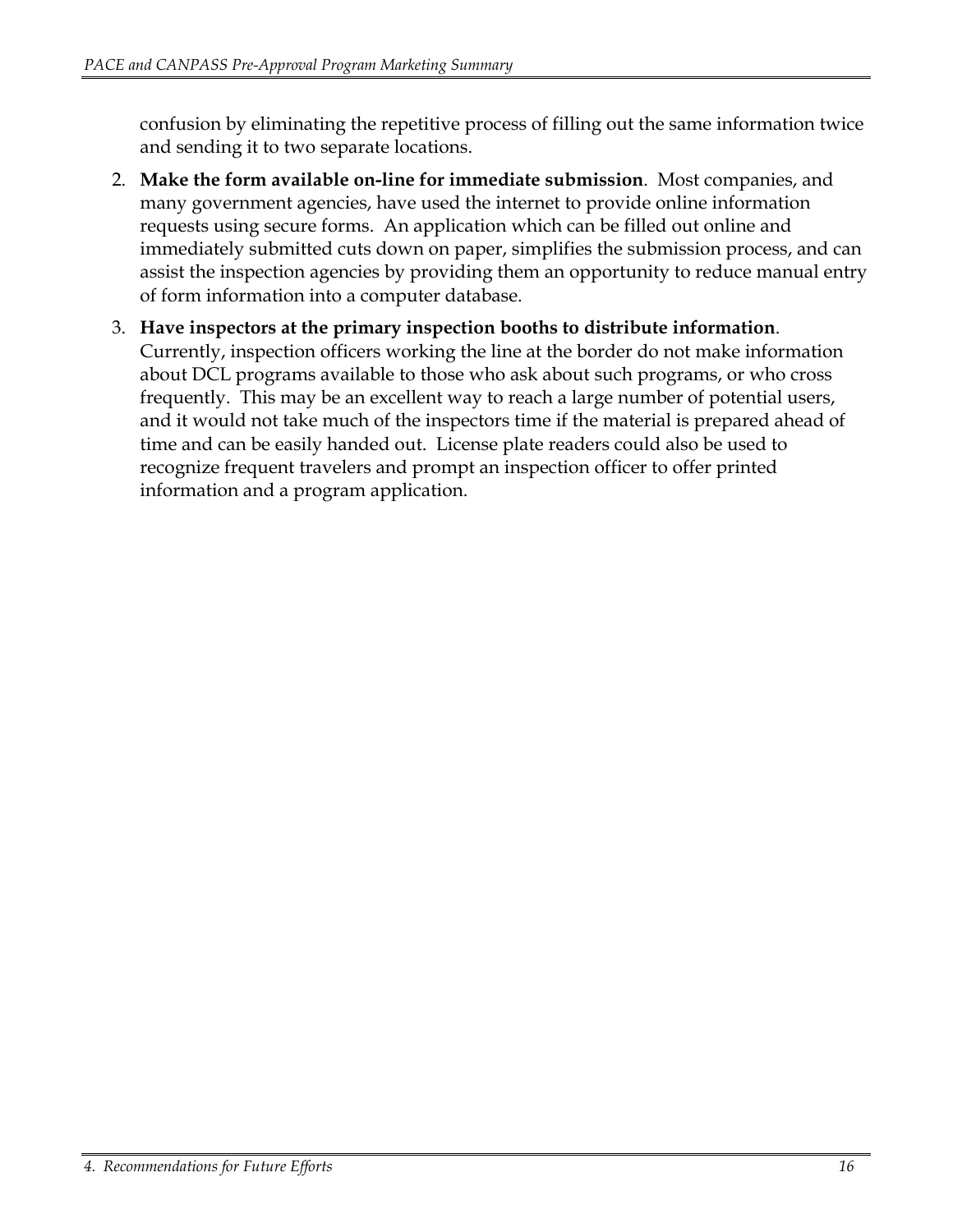# <span id="page-17-0"></span>**5. Conclusions**

The border crossings between Whatcom County, Washington and British Columbia serve a high proportion of frequent cross-border travelers. Roughly 30 percent of summer traffic and over 40 percent of fall cross-border traffic consist of travelers who cross the border at least eight times a year. In fact, on fall weekdays over 50 percent of the cross-border traffic consists of frequent travelers who make up the target audience for pre-approved DCL programs. To encourage such travelers to utilize a DCL lane would dramatically decrease the length of queues at the border and better utilize inspection resources by allowing agencies to focus on higher-risk, infrequent cross-border travelers. But the only way people will sign up for such programs is if they have information about them.

Marketing is a critical element in the success of a cross-border pre-approved travel program such as PACE and CANPASS. Without marketing, the only means by which individuals can learn about the numerous program benefits is through word-of-mouth or through the inspection agencies themselves.

The marketing efforts undertaken by WCOG in the spring and summer of 2001 substantially increased the means by which individuals could gain access to information about the PACE and CANPASS programs. In addition, the campaign led to an increase in program applications. As of September 11, 2001, 32,194 people enrolled in the PACE program as of April 2001, or the beginning of the marketing campaign. This accounts for a 21 percent increase in program enrollment.

With the closure of PACE and CANPASS, there is talk about installing a new DCL program at Peace Arch and Pacific Highway ports-of-entry. This new program's success will depend upon the availability of information about its benefits.

The transportation and inspection efficiencies offered by pre-approved travel are appreciated in this border region. Marketing efforts which targeted the potential audiences for such programs make a difference by improving not only the usability of such programs, but also by decreasing overall border congestion through increased DCL program participation. This marketing campaign provided more information about PACE and CANPASS in one six month period than the total of that available in the previous 10 years of program operation. By raising regional awareness of the existence of such pre-approval programs, and the universality by which regular cross-border travelers can utilize such services, perhaps a greater interest in future DCL programs along the Cascade Gateway will be seen.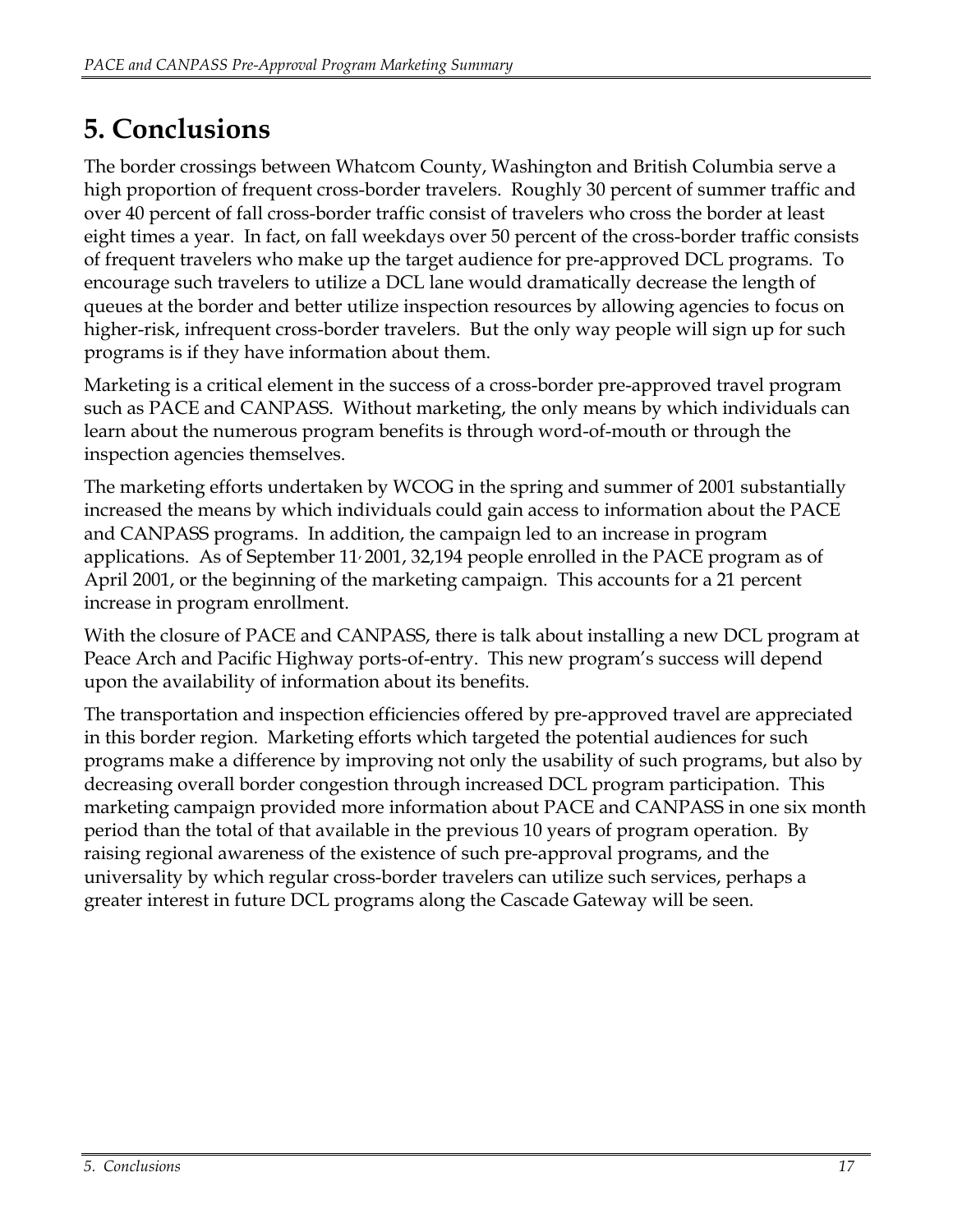# <span id="page-18-0"></span>**Appendices**

## **Appendix A**

### **PACE & CANPASS Marketing Calendar**

| March 14 <sup>8</sup> | Marketing Survey Added to Website                       |
|-----------------------|---------------------------------------------------------|
| April 26              | Rackcards Distributed                                   |
| May 5                 | 1 <sup>st</sup> Vancouver Sun/BC Province Advertisement |
| May 12                | 2 <sup>nd</sup> Vancouver Sun/BC Province Advertisement |
| May 15                | Fourth Corner View Published (2 advertisements)         |
| May 17                | Waterside 2001 Published (1 advertisement)              |
| May 19                | 3rd Vancouver Sun/BC Province Advertisement             |
| June 7                | 1 <sup>st</sup> Northern Light Advertisement            |
| June 13               | Rackcards Distributed                                   |
| June 14               | 2 <sup>nd</sup> Northern Light Advertisement            |
| June 21               | 3rd Northern Light Advertisement                        |
| June 27               | Valpak Advertisement Distributed                        |
| July 2                | 4 <sup>th</sup> Vancouver Sun/BC Province Advertisement |
| July 16               | <b>Billboard Erected</b>                                |
| Sept. 10              | <b>Billboard Complete</b>                               |
| Sept. 11              | PACE & CANPASS programs closed                          |

<span id="page-18-1"></span><sup>8</sup> Advertising running before the addition of the marketing survey included the *getPACE.com* sign at the border and numerous website links.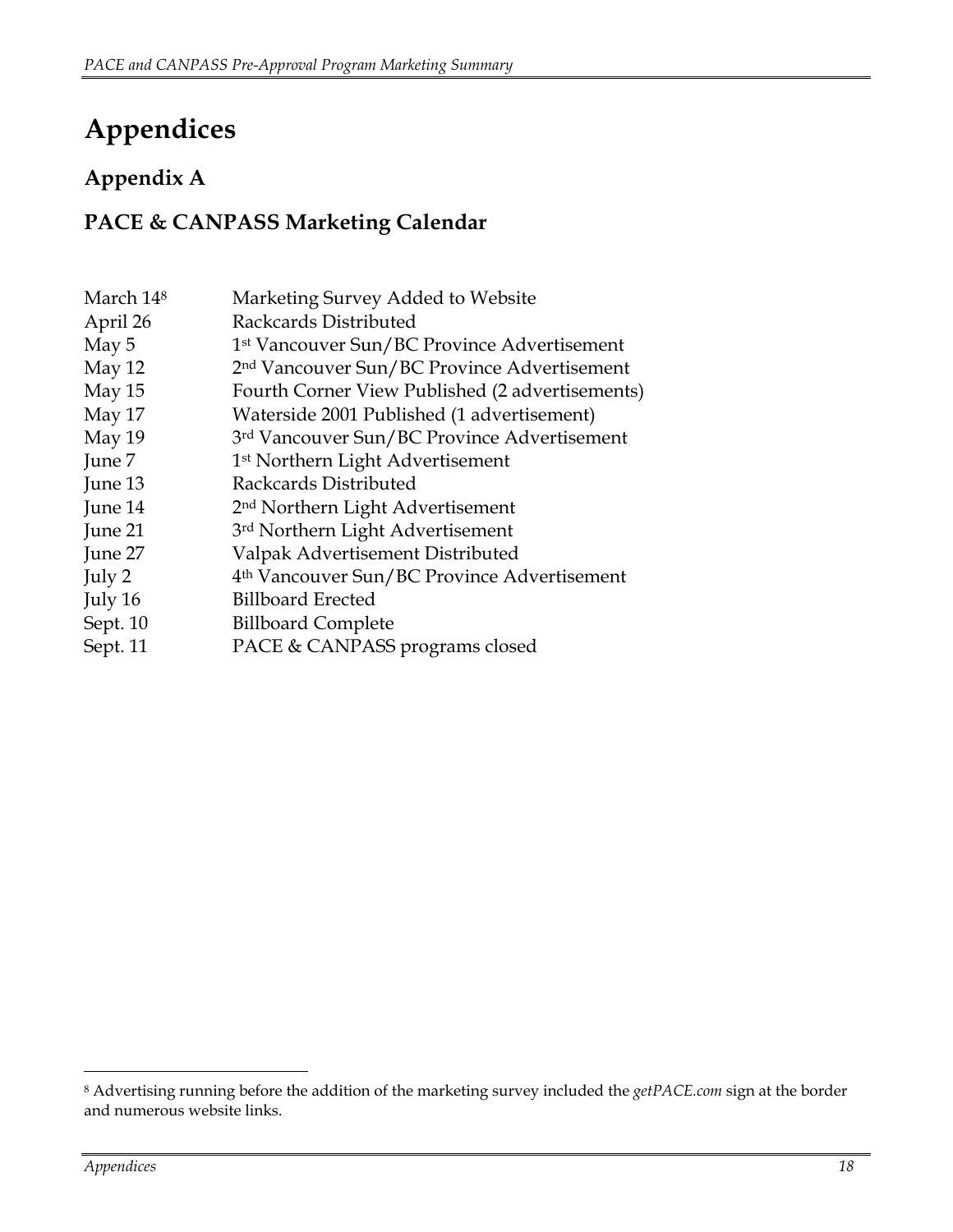## <span id="page-19-0"></span>**Appendix B**

## **Advertising Costs**

| Domain name purchase                 |                | 90.00      |
|--------------------------------------|----------------|------------|
| Rackcard printing (100,000)          |                | \$3,320.70 |
| Rackcard display holders             |                | \$164.00   |
| Sun/Province advertisements          | \$7,506.24 CDN | \$4,879.06 |
| Sun/Province full page advertisement | \$6,100.00 CDN | \$3,965.00 |
| Northern Light advertisements        |                | \$405.00   |
| Waterside 2001 advertisement         |                | \$590.00   |
| Fourth Corner View advertisements    |                | \$682.50   |
| Valpak advertisements                |                | \$3,750.00 |
| Billboard                            |                | \$7,823.00 |
|                                      |                |            |

**TOTAL \$25,669.26**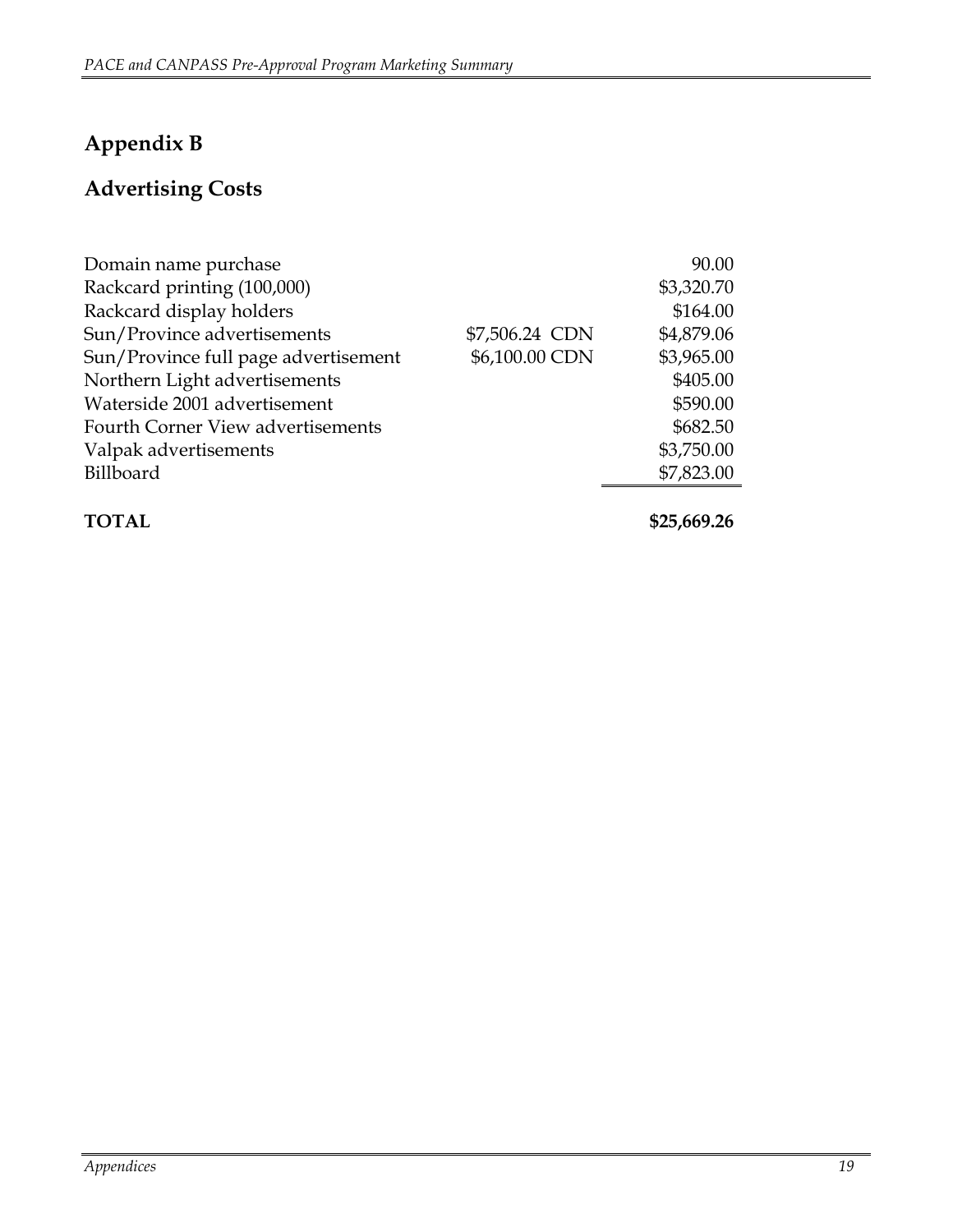## <span id="page-20-0"></span>**Appendix C**

#### **PACE Program Statistics**

The following statistics were provided by the U.S. Immigration and Naturalization Service.

| Field                           | March-00 | April-01 Change |                | % Increase | <b>Statistics at Close</b> |
|---------------------------------|----------|-----------------|----------------|------------|----------------------------|
| <b>Active Vehicles</b>          | 37,056   | 40,327          | 3,271          | 8.1%       | of Program                 |
| <b>Active Applicants</b>        | 30,663   | 33,449          | 2,786          | 8.3%       | (9/11/01):                 |
| <b>Active Male Applicants</b>   | 20,132   | 21,647          | 1,515          | 7.0%       |                            |
| <b>Active Female Applicants</b> | 10,512   | 11,430          | 918            | 8.0%       | Active vehicles: 42,555    |
| <b>Active Passengers</b>        | 113,822  | 119,151         | 5,329          | 4.5%       |                            |
| Avg. Age of Applicants          | 53       | 54              |                |            | Active participants:       |
| Avg. Age of Male Applicants     | 55       | 55              |                |            | 184,794                    |
| Avg. Age of Female Applicants   | 51       | 51              |                |            |                            |
| Avg. Age of Passengers          | 38       | 39              |                |            | 21 percent increase from   |
|                                 |          |                 |                |            | April 2001                 |
| <b>RESIDENCE</b>                |          |                 |                |            |                            |
| U.S.                            | 7,166    | 8,893           | 1,727          | 19.4%      |                            |
| Washington                      | 6,959    | 8,588           | 1,629          | 19.0%      |                            |
| <b>Blaine</b>                   | 1,298    | 1,465           | 167            | 11.4%      |                            |
| <b>Point Roberts</b>            | 427      | 457             | 30             | 6.6%       |                            |
| Bellingham                      | 1,434    | 1,760           | 326            | 18.5%      |                            |
| Ferndale                        | 272      | 316             | 44             | 13.9%      |                            |
| Lynden                          | 112      | 118             | 6              | 5.1%       |                            |
| Custer                          | 102      | 104             | $\overline{a}$ | 1.9%       |                            |
| Marysville                      | 34       | 51              | 17             | 33.3%      |                            |
| Mount Vernon                    | 22       | 34              | 12             | 35.3%      |                            |
| Everett                         | 101      | 126             | 25             | 19.8%      |                            |
| Seattle                         | 776      | 1,035           | 259            | 25.0%      |                            |
| Bellevue                        | 256      | 347             | 91             | 26.2%      |                            |
| Redmond                         | 137      | 180             | 43             | 23.9%      |                            |
| Kirkland                        | 113      | 178             | 65             | 36.5%      |                            |
| Issaquah                        | 87       | 104             | 17             | 16.3%      |                            |
|                                 |          |                 |                |            |                            |
| Canada                          | 23,497   | 24,556          | 1,059          | 4.3%       |                            |
| <b>British Columbia</b>         | 23,442   | 24,485          | 1,043          | 4.3%       |                            |
| Surrey                          | 5,258    | 5,552           | 294            | 5.3%       |                            |
| White Rock                      | 2,088    | 2,114           | 26             | 1.2%       |                            |
| Delta                           | 2,110    | 2,216           | 106            | 4.8%       |                            |
| Vancouver                       | 4,594    | 4,872           | 278            | 5.7%       |                            |
| North Vancouver                 | 638      | 677             | 39             | 5.8%       |                            |
| <b>West Vancouver</b>           | 465      | 474             | 9              | 1.9%       |                            |
| New Westminster                 | 638      | 657             | 19             | 2.9%       |                            |
| Burnaby                         | 1,361    | 1,410           | 49             | 3.5%       |                            |
| Coquitlam                       | 569      | 590             | 21             | 3.6%       |                            |
| Richmond                        | 2,097    | 2,215           | 118            | 5.3%       |                            |
| Langley                         | 705      | 712             | $\overline{7}$ | 1.0%       |                            |
| Whistler                        | 30       | 37              | $\overline{z}$ | 18.9%      |                            |
|                                 |          |                 |                |            |                            |
| Alberta                         | 49       | 59              | 10             | 16.9%      |                            |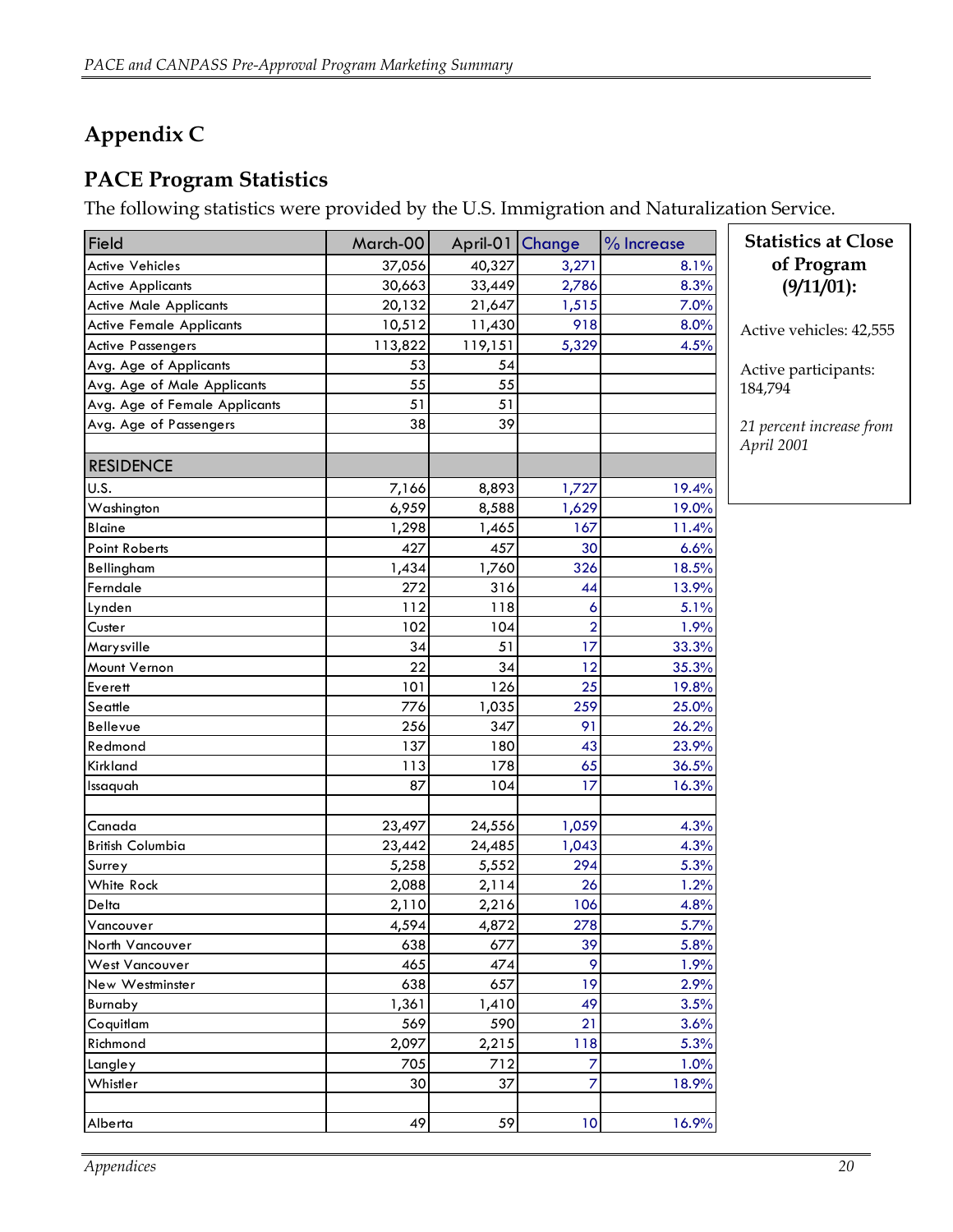### <span id="page-21-0"></span>**Appendix D**

#### **Advertisement Samples**

Below is a picture of the billboard purchased for the *getPACE.com* marketing campaign.

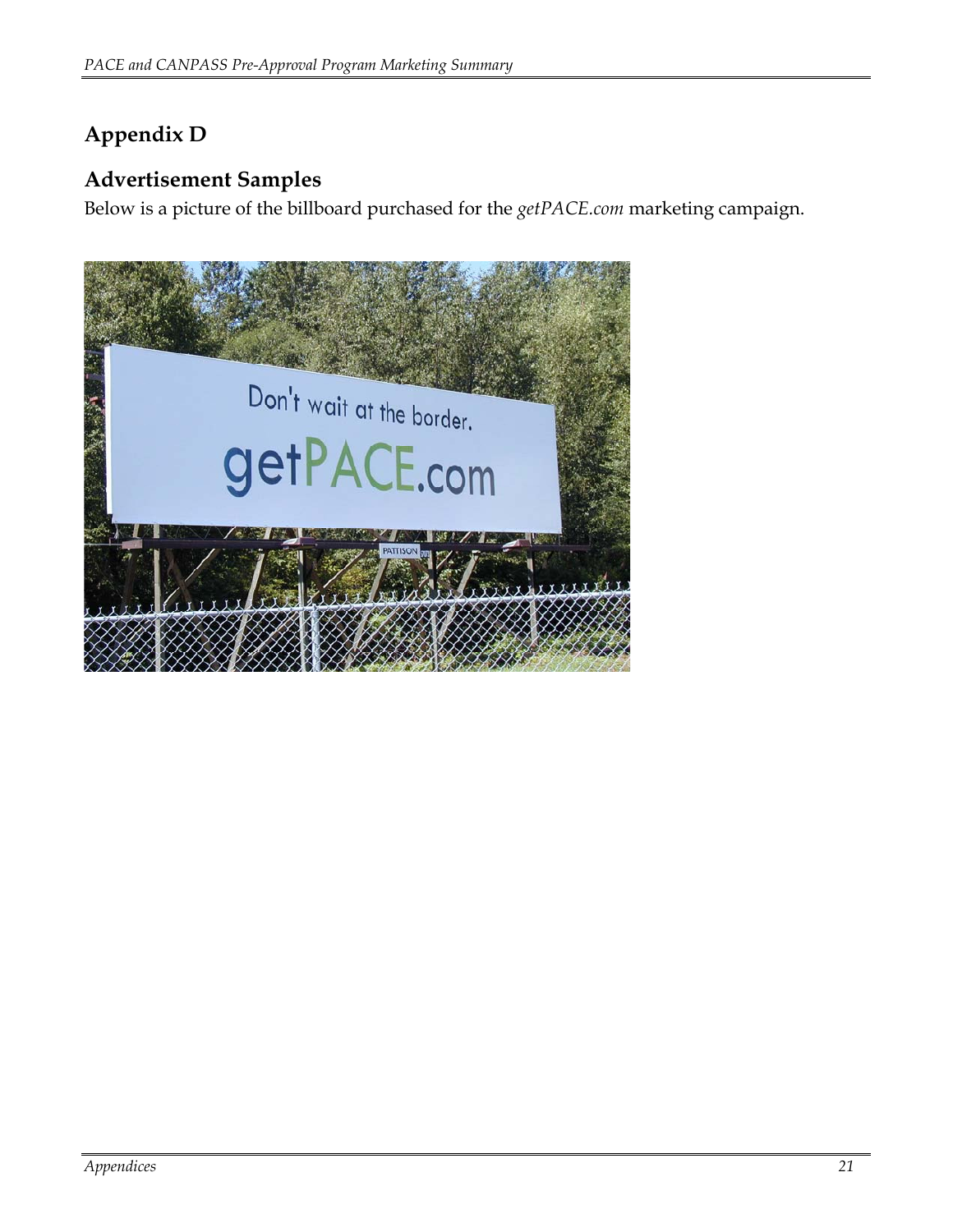## <span id="page-22-0"></span>**Appendix E**

#### **Website Statistical Information**

Analyzed requests from Thu-01-Mar-2001 08:15 to Thu-30-Aug-2001 23:54 (182.7 days).

Total completed requests: **106,463** (5,696) [9](#page-22-1) Average completed requests per day: **583** (813) Total failed requests: **1,980** (88) Number of distinct hosts served: **5,133** (456) Number of new hosts served in last 7 days: **243**  Corrupt logfile lines: **1**  Unwanted logfile entries: **689**  Total data transferred: **2,575 Mbytes** (127,940 kbytes) Average data transferred per day: **14,436 kbytes** (18,277 kbytes) *(Figures in parentheses refer to the 7 days to 30-Aug-2001).* 

#### **Monthly Report**

Each unit  $\Box$  represents 800 requests, or part thereof.

| Month:    | No. Requests |  |
|-----------|--------------|--|
| Mar 2001: | 8820:        |  |
| Apr 2001: | 10947:       |  |
| May 2001: | 20613:       |  |
| Jun 2001: | 14367:       |  |
| Jul 2001: | 29992:       |  |
| Aug 2001: | 21724:       |  |

#### **Weekly Report**

Each unit  $\left( \blacksquare \right)$  represents 250 requests, or part thereof.

| Month:           | <b>No. Requests</b> |
|------------------|---------------------|
| 25/Feb/01:       | 531:                |
| $4/Mar/01$ :     | 1727:               |
| $11/Mar/01$ :    | 1961:               |
| 18/Mar/01:       | 2394:               |
| 25/Mar/01:       | 2207:               |
| $1/$ Apr $/$ 01: | 2088:               |
| $8/$ Apr $/$ 01: | 2173:               |
| 15/Apr/01:       | 2741:               |

<span id="page-22-1"></span> $\overline{a}$ 9 This number is not the equivalent of hits: This number represents all requests which include the web page as well as any pictures. For the *getPACE.com* website, **5 requests equal one web hit**.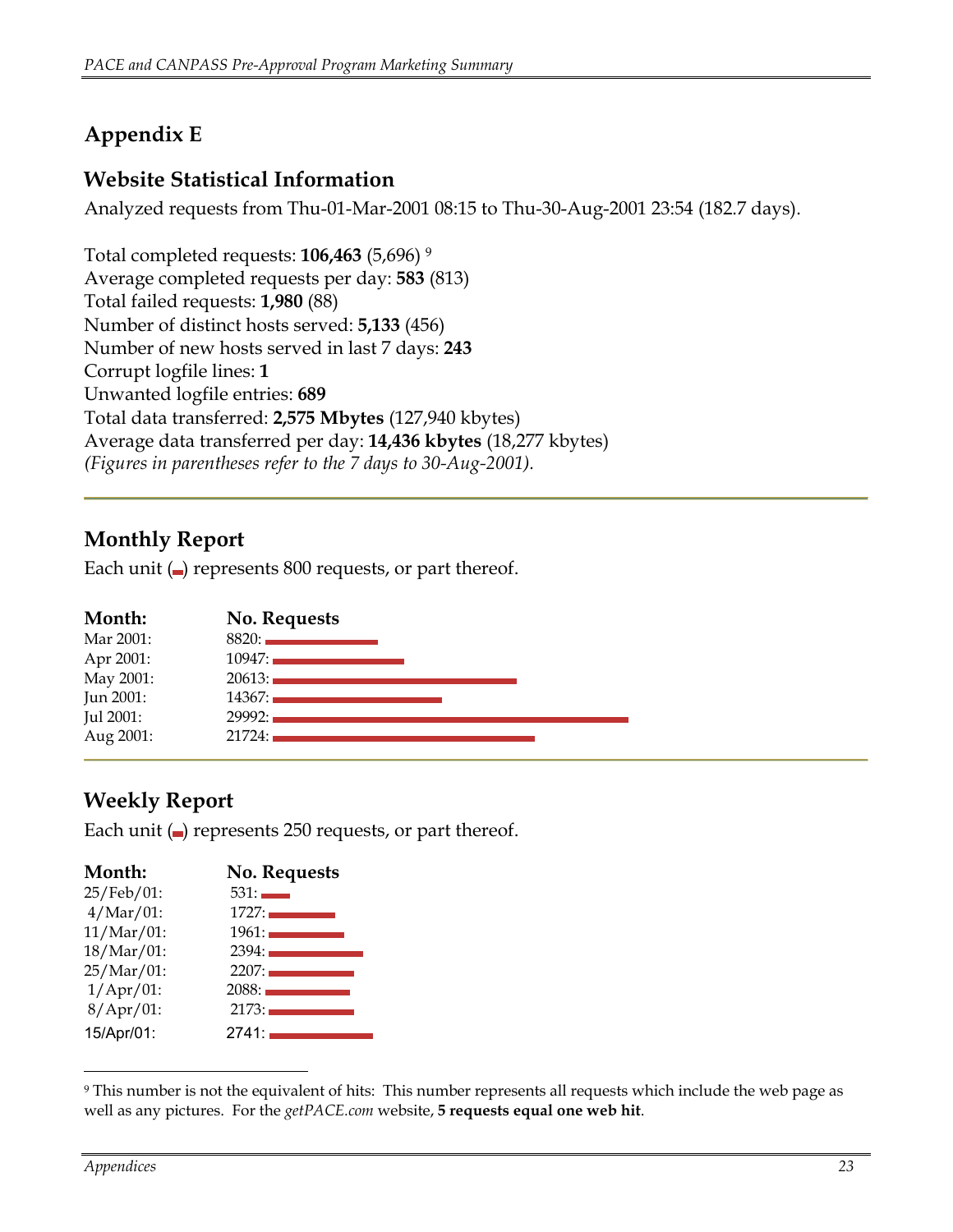| $22/$ Apr $/01$ : | 3252:  |
|-------------------|--------|
| $29/Apr/01$ :     | 3036:  |
| $6/May/01$ :      | 4711:  |
| $13/May/01$ :     | 4591:  |
| $20/May/01$ :     | 8968:  |
| $27/May/01$ :     | 0:     |
| $3/$ Jun $/01$ :  | 2479:  |
| $10/$ Jun $/01$ : | 3262:1 |
| $17/$ Jun $/01$ : | 3587:  |
| $24/$ Jun $/01$ : | 5039:1 |
| $1/$ Jul $/01$ :  | 11381: |
| $8/$ Jul $/01$ :  | 5885:  |
| $15/$ Jul $/01$ : | 5355:  |
| $22/Jul/01$ :     | 4959:  |
| 29/Jul/01:        | 5336:  |
| $5/Aug/01$ :      | 4777:  |
| $12/Aug/01$ :     | 4511:  |
| 19/Aug/01:        | 4854:  |
| 26/Aug/01:        | 4658:  |

### **Daily Summary**

Each unit  $\left( \blacksquare \right)$  represents 400 requests, or part thereof.

| Month: | No. Requests                                                                                                  |
|--------|---------------------------------------------------------------------------------------------------------------|
| Sun:   | 11543:                                                                                                        |
| Mon:   |                                                                                                               |
| Tue:   | 16696: 2001 - 2002 - 2003 - 2004 - 2005 - 2007 - 2008 - 2009 - 2009 - 2009 - 2009 - 2009 - 2009 - 2009 - 2009 |
| Wed:   |                                                                                                               |
| Thu:   |                                                                                                               |
| Fri:   |                                                                                                               |
| Sat:   | 10298:                                                                                                        |

#### **Daily Report**

Each unit  $\left( \blacksquare \right)$  represents 150 requests, or part thereof.

| Month:        | No. Requests |               |      |
|---------------|--------------|---------------|------|
| $1/Mar/01$ :  | 178:         | $11/Mar/01$ : | 213: |
| $2/Mar/01$ :  | 216:         | $12/Mar/01$ : | 390: |
| $3/Mar/01$ :  | 137:         | $13/Mar/01$ : | 321: |
|               |              | $14/Mar/01$ : | 326: |
| $4/Mar/01$ :  | 267:         | $15/Mar/01$ : | 239: |
| $5/Mar/01$ :  | 296:         | $16/Mar/01$ : | 336: |
| $6/Mar/01$ :  | 334:         | $17/Mar/01$ : | 136: |
| $7/Mar/01$ :  | 180:         |               |      |
| $8/Mar/01$ :  | 246:         | $18/Mar/01$ : | 307: |
| $9/Mar/01$ :  | 224:         | $19/Mar/01$ : | 438: |
| $10/Mar/01$ : | 180:         | $20/Mar/01$ : | 379: |
|               |              | $21/Mar/01$ : | 302: |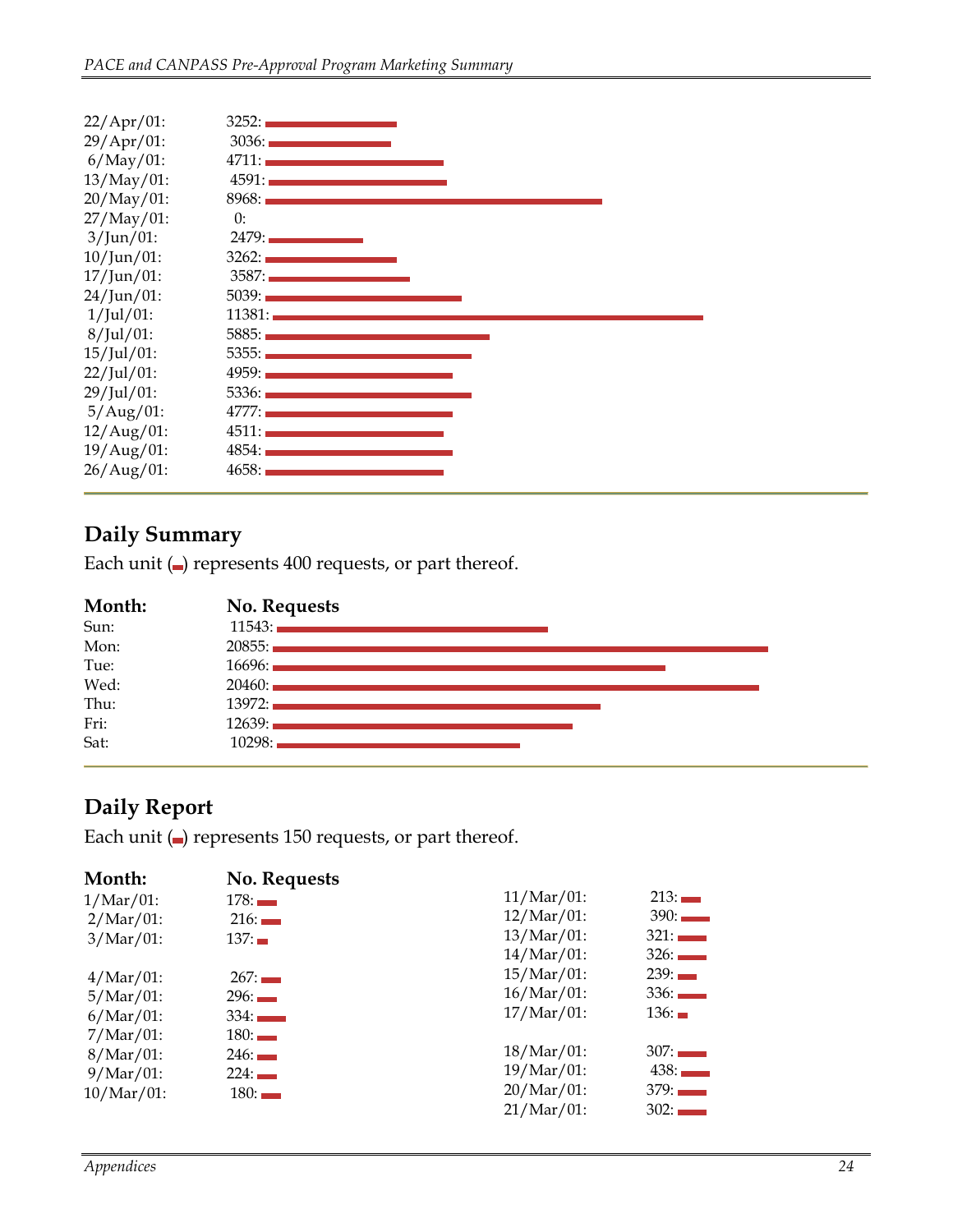| 22/Mar/01:        | 365:                   | $6/May/01$ :      | 734:                                                    |
|-------------------|------------------------|-------------------|---------------------------------------------------------|
| 23/Mar/01:        | 283:                   | $7/May/01$ :      | 1103:                                                   |
| 24/Mar/01:        | 320:                   | $8/May/01$ :      | $787:$ $\qquad \qquad \qquad$                           |
|                   |                        | $9/May/01$ :      | 623:                                                    |
| 25/Mar/01:        | 272:                   | $10/May/01$ :     | 505:                                                    |
| $26/Mar/01$ :     | 420:                   | $11/May/01$ :     | 502:                                                    |
| 27/Mar/01:        | 346:                   | $12/May/01$ :     | 457:                                                    |
| 28/Mar/01:        | 336:                   |                   |                                                         |
| 29/Mar/01:        | 277:                   | 13/May/01:        | 702:                                                    |
| 30/Mar/01:        | 316:                   | $14/May/01$ :     | 927:                                                    |
| $31/Mar/01$ :     | 240:                   | $15/May/01$ :     | 715:                                                    |
|                   |                        | $16/May/01$ :     | 540:                                                    |
| $1/$ Apr $/$ 01:  | 228:                   | $17/May/01$ :     | 452:                                                    |
| $2/$ Apr $/$ 01:  | 429:                   | $18/May/01$ :     | 459:                                                    |
| $3/$ Apr $/$ 01:  | 301:                   | 19/May/01:        | 796:                                                    |
| $4/$ Apr $/$ 01:  | 401:                   |                   |                                                         |
| $5/$ Apr $/01$ :  | 314:                   | 20/May/01:        | 895:                                                    |
|                   | 243:                   |                   | 967:                                                    |
| $6/$ Apr $/$ 01:  |                        | $21/May/01$ :     |                                                         |
| $7/$ Apr $/$ 01:  | 172:                   | $22/May/01$ :     | 1071:                                                   |
|                   |                        | 23/May/01:        | 6035:                                                   |
| $8/$ Apr $/$ 01:  | 240:                   |                   |                                                         |
| $9/$ Apr $/$ 01:  | 376:                   | 24/May/01:        | 0:10                                                    |
| $10/$ Apr $/01$ : | 380:                   | 25/May/01:        | 0:                                                      |
| $11/$ Apr $/01$ : | 358:                   | $26/May/01$ :     | 0:                                                      |
| $12/Apr/01$ :     | 351:                   |                   |                                                         |
| 13/Apr/01:        | 226:                   | $27/May/01$ :     | 0:                                                      |
| $14/$ Apr $/$ 01: | 242:                   | 28/May/01:        | 0:                                                      |
|                   |                        | 29/May/01:        | 0:                                                      |
| 15/Apr/01:        | 322:                   | 30/May/01:        | 0:                                                      |
| $16/$ Apr $/01$ : | 314:                   | 31/May/01:        | 0:                                                      |
| $17/$ Apr $/01$ : | $565:$ $\qquad \qquad$ | $1/Jun/01$ :      | 0:                                                      |
| $18/$ Apr $/01$ : | 396:                   | $2/Jun/01$ :      | 0:                                                      |
| 19/Apr/01:        | 446:                   |                   |                                                         |
| 20/Apr/01:        | 360:                   | $3/Jun/01$ :      | 0:                                                      |
| $21/Apr/01$ :     | 338:                   | $4/Jun/01$ :      | 0:                                                      |
|                   |                        | $5/$ Jun $/01$ :  | 368:                                                    |
| 22/Apr/01:        | 380:                   | $6/Jun/01$ :      | 530:                                                    |
| 23/Apr/01:        | 512:                   | $7/Jun/01$ :      | 474:                                                    |
| 24/Apr/01:        | 605:                   | $8$ /Jun/01:      | 691:                                                    |
| 25/Apr/01:        | 408:                   | $9/$ Jun $/01$ :  | 416:                                                    |
| 26/Apr/01:        | 474:                   |                   |                                                         |
| 27/Apr/01:        | 400:                   | $10/$ Jun $/01$ : | 443:                                                    |
| 28/Apr/01:        | 473:                   | $11/$ Jun $/01$ : | 763:                                                    |
|                   |                        | $12/Jun/01$ :     | 411:                                                    |
| 29/Apr/01:        | 250:                   |                   |                                                         |
| 30/Apr/01:        | 443:                   | $13/$ Jun $/01$ : | 406:                                                    |
| $1/May/01$ :      | 505:                   | $14/$ Jun $/01$ : | 413:                                                    |
| $2/May/01$ :      | 486:                   | $15/$ Jun $/01$ : | 488:                                                    |
| $3/May/01$ :      | 290:                   |                   |                                                         |
| $4/May/01$ :      | 401:                   |                   |                                                         |
| $5/May/01$ :      | 661:                   |                   | <sup>10</sup> The getPACE.com internet service provider |
|                   |                        |                   | failed to collect statistical data between May          |

<span id="page-24-0"></span><sup>401:</sup> <sup>10</sup> The *getPACE.com* internet service provider (ISP)<br>failed to collect statistical data between May 24 – failed to collect statistical data between May 24 – June 4, 2001.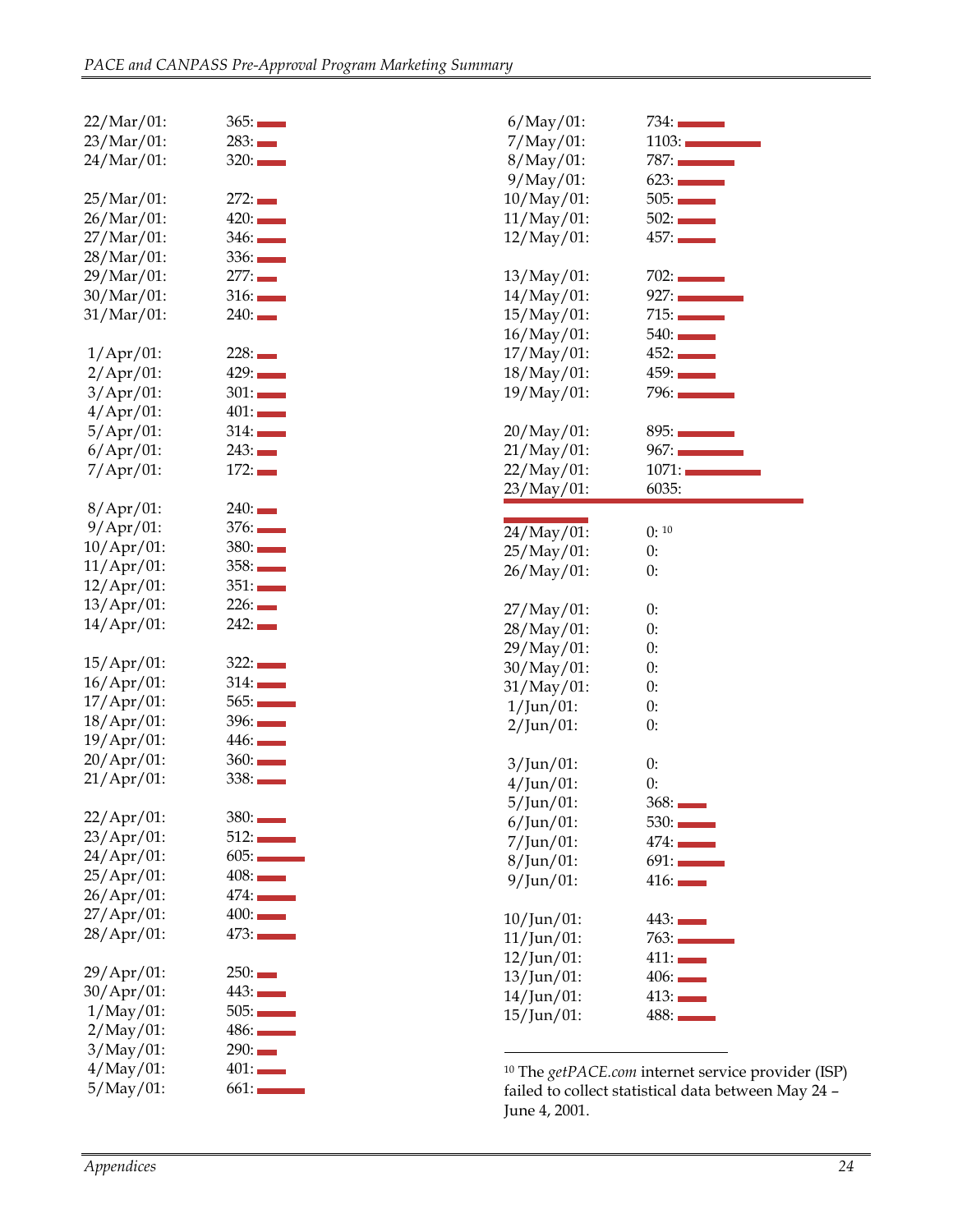| $16/Jun/01$ :     | 338:  | 23/Jul/01:        | $899:$ $\qquad \qquad \qquad$ |
|-------------------|-------|-------------------|-------------------------------|
|                   |       | $24$ /Jul/01:     | 716:                          |
| $17$ /Jun/01:     | 313:  | 25/Jul/01:        | 690:                          |
| $18/$ Jun $/01$ : | 668:  | 26/Jul/01:        | 651:                          |
| $19/$ Jun $/01$ : | 579:  | 27/Jul/01:        | 786:                          |
| $20/Jun/01$ :     | 564:  | 28/Jul/01:        | 630:                          |
| $21/$ Jun $/01$ : | 562:  |                   |                               |
| $22/Jun/01$ :     | 482:  | 29/Jul/01:        | 671:                          |
| $23/Jun/01$ :     | 419:  | 30/Jul/01:        | 1042:                         |
|                   |       | $31/$ Jul $/01$ : | 699:                          |
| $24/$ Jun $/01$ : | 591:  | $1/Aug/01$ :      | 775:                          |
| $25/Jun/01$ :     | 690:  | $2/Aug/01$ :      | 814:                          |
| $26/Jun/01$ :     | 956:  | $3/$ Aug $/$ 01:  | 724:                          |
| $27/$ Jun $/01$ : | 947:  | $4/Aug/01$ :      | 611:                          |
| $28/$ Jun/01:     | 840:  |                   |                               |
| 29/Jun/01:        | 636:  | $5/Aug/01$ :      | 553:                          |
| $30/$ Jun $/01$ : | 379:  | $6/$ Aug $/$ 01:  | 807:                          |
|                   |       | $7/Aug/01$ :      | 878:                          |
| $1/$ Jul $/01$ :  | 688:  | $8/Aug/01$ :      | 778:                          |
| $2/Jul/01$ :      | 4029: | $9/Aug/01$ :      | 714:                          |
|                   |       | 10/Aug/01:        | 643:                          |
| $3/Jul/01$ :      | 1636: | $11/Aug/01$ :     | 404:                          |
| $4$ /Jul/01:      | 1140: |                   |                               |
| 5/Jul/01:         | 1720: | $12/Aug/01$ :     | 341:                          |
| $6$ /Jul/01:      | 1394: | 13/Aug/01:        | 923:                          |
| $7/$ Jul $/01$ :  | 774:  | 14/Aug/01:        | 629:                          |
|                   |       | 15/Aug/01:        | 800:                          |
| $8/$ Jul $/01$ :  | 798:  | 16/Aug/01:        | 523:                          |
| $9/$ Jul $/01$ :  | 1110: | 17/Aug/01:        | 660:                          |
| $10$ /Jul/01:     | 731:  | $18/Aug/01$ :     | 635:                          |
| $11/Jul/01$ :     | 1086: |                   |                               |
| $12$ /Jul/01:     | 776:  | 19/Aug/01:        | 550:                          |
| $13/Jul/01$ :     | 886:  | 20/Aug/01:        | 985:                          |
| $14$ /Jul/01:     | 498:  | $21/Aug/01$ :     | 856:                          |
|                   |       | 22/Aug/01:        | 717:                          |
| 15/Jul/01:        | 640:  | 23/Aug/01:        | 708:                          |
| $16$ /Jul/01:     | 1094: | 24/Aug/01:        | 525:                          |
| $17$ /Jul/01:     | 1068: | 25/Aug/01:        | 513:                          |
| $18$ /Jul/01:     | 730:  |                   |                               |
| 19/Jul/01:        | 536:  | $26/Aug/01$ :     | 558:                          |
| $20$ /Jul/01:     | 758:  | $27/Aug/01$ :     | 1230:                         |
| $21$ /Jul/01:     | 529:  | 28/Aug/01:        | 860:                          |
|                   |       | 29/Aug/01:        | 906:                          |
|                   | 587:  | $30/Aug/01$ :     | 1104:                         |
| $22/Jul/01$ :     |       |                   |                               |

#### **Referrer Report**

Printing the first 100 referring URLs, sorted by number of requests. **#reqs: %bytes: referring URL**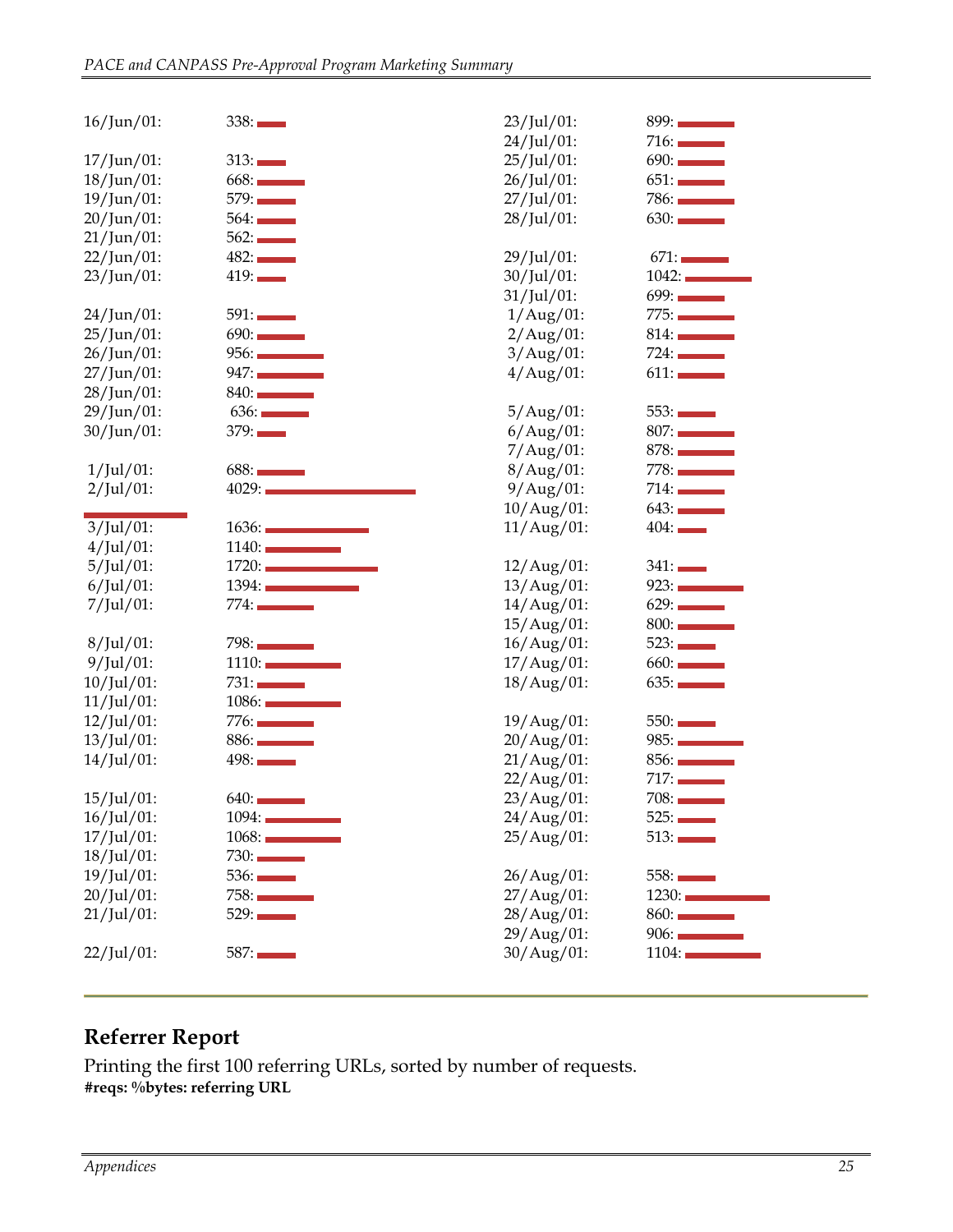- 387: 29.12%:<http://www.wccog.org/pace.htm>
- 157: 14.47%:<http://www.borderlineups.com/>
- 156: 15.03%:<http://www.bellingham.com/>
- 60: 5.44%: <http://www.ci.blaine.wa.us/>
- 59: 0.85%: <http://www.internap.com/measurements/readme.html>
- 45: 3.26%: <http://www.vancouver.boardoftrade.com/headlines.html>
- 22: 2.09%: <http://www.pointrobertsusa.com/footer.htm>
- 22: 2.14%: <http://www.ci.blaine.wa.us/index.htm>
- 19: 1.92%: <http://www.borderlineups.com/index.htm>
- 11: 0.85%: <http://www.vancouver.org/headlines.html>
- 9: 2.07%: <http://206.63.96.187/>
- 9: 0.85%: <http://www.bellingham.com/index.html>
- 7: 0.01%: <http://www.angelfire.com/ky2/stherngrace/horny.htm>
- 6: 0.39%: <http://wccog.org/pace.htm>
- 6: 0.01%: <http://server3004.freeyellow.com/affiliateszone/affiliates.html>
- 6: 0.01%: [http://balder.prohosting.com/bmwmclar/main\\_frame.html](http://balder.prohosting.com/bmwmclar/main_frame.html)
- 6: 0.49%: <http://www.bellingham.org/link/>
- 6: 0.43%: http://google.yahoo.com/bin/query?p=www.getpace.com&hc=0&hs=0
- 5: 0.01%: <http://www.computerservice-goerlitz.de/linuxwork/werbung.htm>
- 5: 0.35%: <http://vancouver.boardoftrade.com/headlines.html>
- 5: 0.11%:

http://search.msn.com/results.asp?ba=(2.13)0&co=(0.15)4.1..2.1.4.1&Form=MSN6B&q=pace+applic ation&v=1

- 4: 1.22%: <http://www.getpace.com./>
- 4: 0.01%: <http://www.k-ware.de/ftpinfo/main.htm>
- 4: 0.01%: <http://www.k-ware.de/ftpinfo/oben.htm>
- 4: 0.01%: [http://www.schmuddelwitze.f2s.com/schmuddelwitze\\_\\_main.htm](http://www.schmuddelwitze.f2s.com/schmuddelwitze__main.htm)
- 4: 0.01%: http://www.pinmoney.de/?spu=2948
- 4: 0.27%: http://www.google.com/search?q=cache:www.getpace.com/+blaine+++PACE&hl=en
- 3: 0.32%: <http://www.kulshan.com/Washington/Whatcom/Bellingham/Community/default.htm>
- 3: 0.21%: http://www.google.com/search?hl=en&lr=&safe=off&q=peace+arch+border+and+pace
- 3: 0.28%: http://google.yahoo.com/bin/query?p=pace+lane&hc=0&hs=0
- 3: 0.11%:

http://ca.google.yahoo.com/bin/query\_ca?p=peace+arch+border+crossing+pace+program&y=on&hc= 0&hs=0

3: 0.01%: http://ctc.iteens.com/cgi-bin/ctc/ctc.cgi?73726928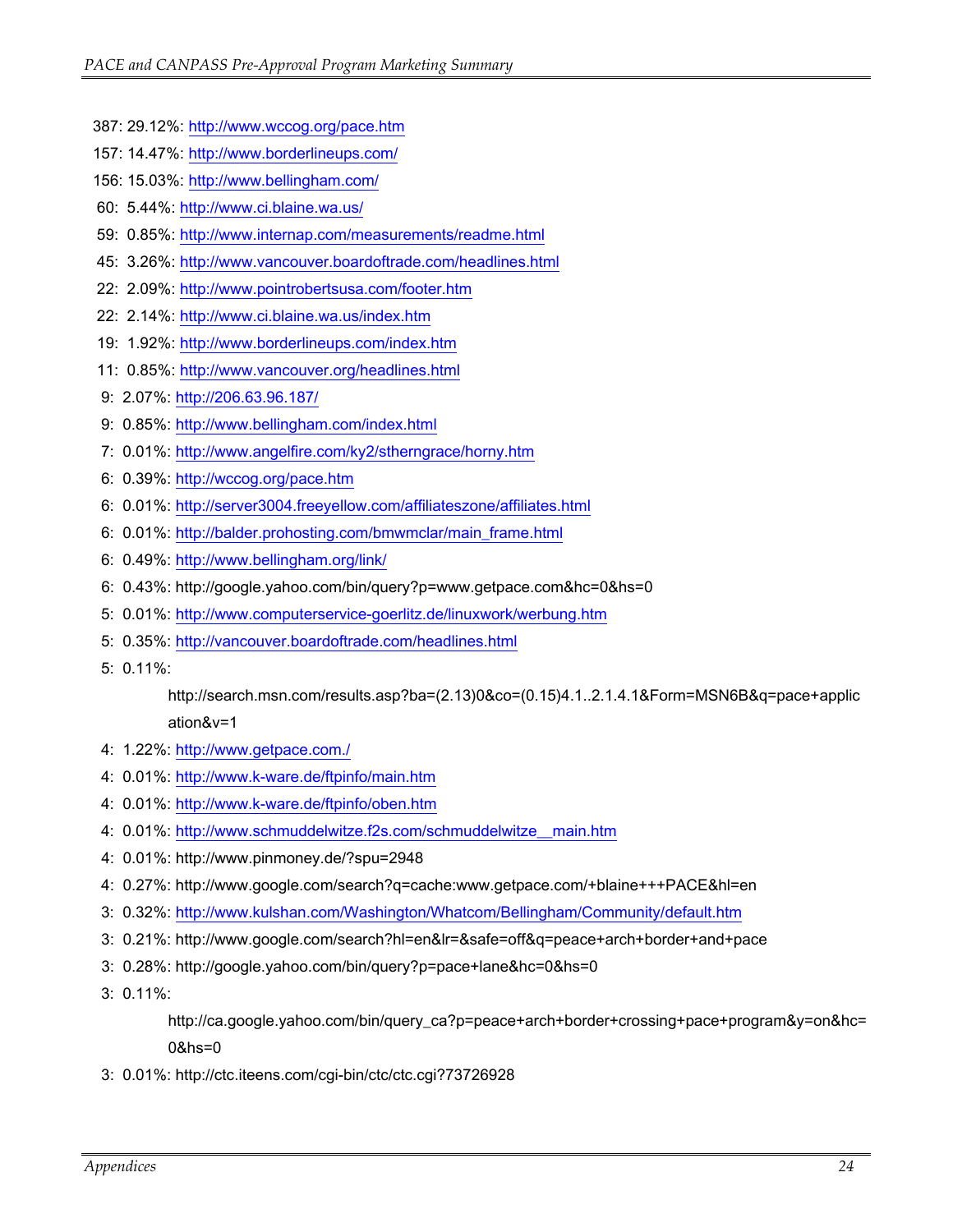3: :

http://us.f121.mail.yahoo.com/ym/ShowLetter?box=Inbox&MsgId=3777\_1756663\_22\_1077\_91511\_ 0&PREV=1&inc=&num=&Search=&YY=36224&order=down&sort=date&pos=0

- 3: 0.11%: http://search.msn.com/results.asp?q=pace+border+application&form=MSN6B
- 3: 0.11%: http://www.google.com/search?q=Canadian+Pace+lane
- 3: 0.01%: <http://www.speedguide.net/>
- 3: 0.11%: http://search.msn.com/results.asp?q=getpace&form=MSN6B
- 3: 0.21%: <http://www.wcog.org/pace.htm>
- 3: 0.01%: <http://www.sportwetten-links.de/>
- 3: 0.32%: http://search.msn.com/results.asp?RS=CHECKED&FORM=MSNH&v=1&q=www.getpace.com
- 3: 0.01%: http://www.basicpoint.com/r.r?r=31474
- 3: 0.01%: http://sdtop.com/cgi-bin/bbs3000/bbs.cgi?id=chunmei
- 3: 0.32%:

http://www.goto.com/d/search/p/iepanel/4/cold.jhtml;\$sessionid\$X3U210AAA0LUHQFIEONQPUQ? type=MSIE4panel&Keywords=www.getpace.com

- 3: 0.11%: http://www.compuserve.com/compuserve/access.asp
- 2: 0.21%: http://google.yahoo.com/bin/query?p=pace+border&hc=0&hs=0
- 2: : http://www.google.com/search?q=getpace.com&btnG=Google+Search
- 2: 0.21%:

http://auto.search.msn.com/results.asp?cfg=SMCINITIAL&srch=5&FORM=AS5&RS=CHECKED&v =1&q=GETPACE

- 2: :<http://www16.brinkster.com/davestop/index.htm>
- 2: 0.18%: <http://www.wccog.org/imtclinks.htm>
- 2: 0.11%:

http://us.f39.mail.yahoo.com/ym/ShowLetter?MsgId=4675\_19178\_1005\_1433\_254\_0&YY=63836&inc= 25&order=down&sort=date&pos=0&box=Inbox

- 2: : http://google.yahoo.com/bin/query?p=P.A.C.E.+Project+US+Customs&hc=0&hs=0
- 2: :<http://www.netcraft.com/survey/>
- 2: 0.11%: http://search.msn.com/spbasic.htm?MT=www.getpace.com
- 2: : [http://www.paractivity.com/bp\\_frame.html](http://www.paractivity.com/bp_frame.html)
- 2: 0.18%: http://google.yahoo.com/bin/query?p=www.getPACE.com&hc=0&hs=0
- 2: 0.07%: http://google.yahoo.com/bin/query?p=canpass+blaine&hc=0&hs=0
- 2: 0.11%:

http://search.msn.com/results.asp?RS=CHECKED&FORM=MSNH&v=1&q=PACE+U.S.+Canadian+Bor der+Crossing

- 2: 0.21%: http://search.msn.ca/results.asp?FORM=MSNH&v=1&RS=CHECKED&CY=en-ca&q=pace+lane
- 2: 0.11%: http://us.f121.mail.yahoo.com/ym/ShowLetter?YY=5454&order=down&sort=date&pos=0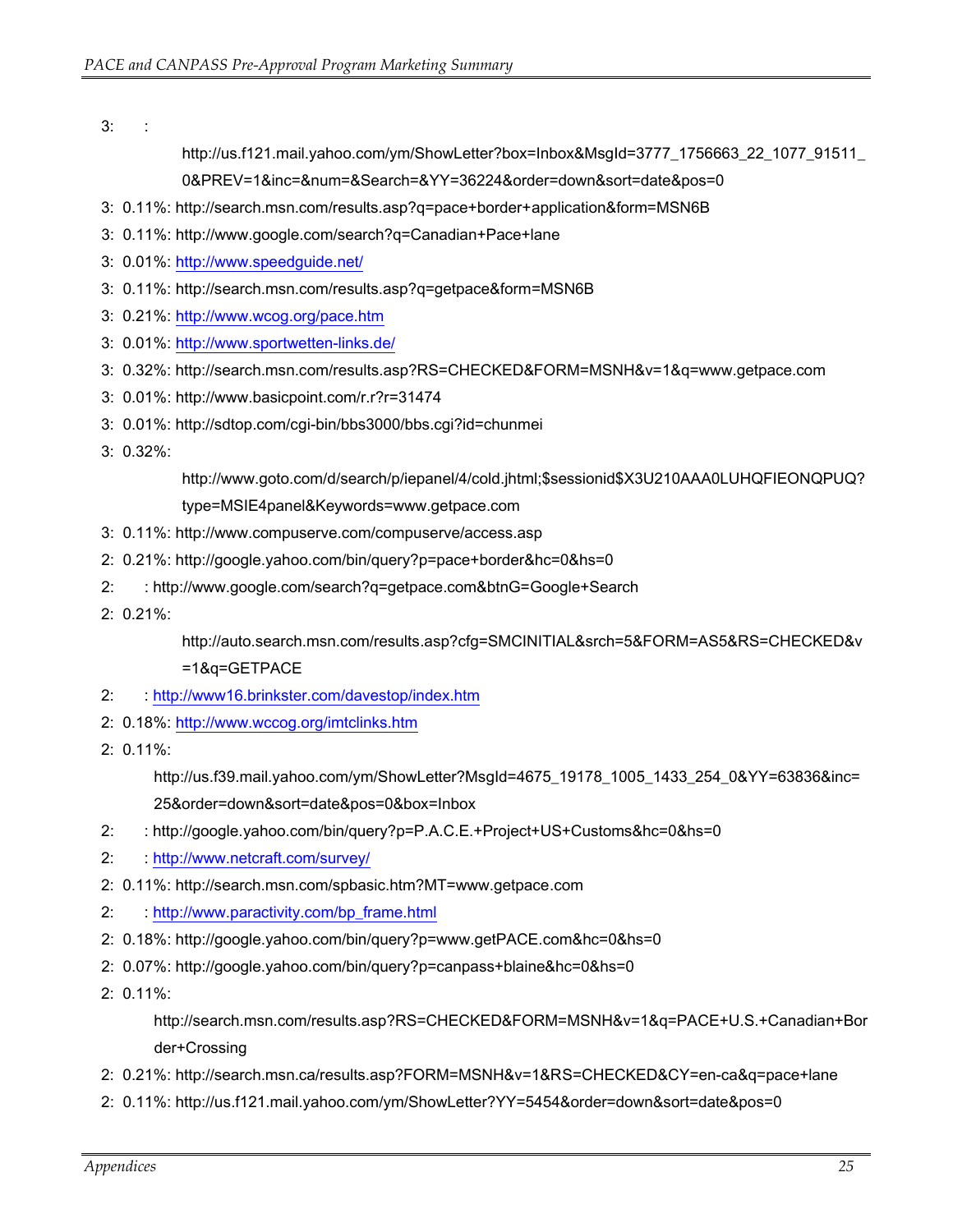- 2: 0.11%: http://search.msn.com/spbasic.htm?MT=Pace lane
- 2: 0.11%: http://google.yahoo.com/bin/query?p=getpace&hc=0&hs=0
- 2: 0.11%: http://google.yahoo.com/bin/query?p=border+pace&hc=0&hs=0
- 2: 0.21%: http://google.yahoo.com/bin/query?p=PACE+LANE+Project&hc=0&hs=0
- 2: 0.18%: http://www.marksonline.com/app/nicsearch
- 2: 0.11%: http://search.msn.ca/results.asp?FORM=MSNH&v=1&RS=CHECKED&CY=enca&q=www.getPACE.com
- 2: 0.11%:

http://search.msn.com/results.asp?q=getpace.com&RS=CHECKED&FORM=SMCRT&v=1&cfg=SMC INITIAL

2: 0.21%:

http://www.ask.com/main/askjeeves.asp?origin=7039&ask=Does+the+U.S.+have+a+CanPass+Progr am+crossing+the+border+from+Canada?+&search=Does+the+U.S.+have+a+CanPass+Program+cro ssing+the+border+from+Canada?+&chk=on

2: 0.18%: http://aolsearch.aol.ca/dirsearch.adp?query=www.getpace.com

2: :

http://auto.search.msn.com/results.asp?q=www.getPACE.com&FORM=SMCA&cfg=SMCINK&v=1&b a=0&f=any&co=15&RS=CHECKED&sort=&rgn=&lng=&dom=&depth=&d0=&d1=&cf=

 $2:$ 

http://www.askjeeves.com/main/metaanswer.asp?metaEngine=directhit&origin=0&MetaURL=http://as k.directhit.com/fcgi-

bin/RedirURL.fcg?url=http://www.getpace.com/&qry=Peach+Arch+border+crossing+blaine+WA&rnk= 6&cz=0feadc3e5a486c96&src=DH\_Ask\_SRCH&qCategory=geog&metaTopic=Home+Page&ItemOrdi nal=5&logQID=586A2F495FD8F547B81A797A62E963F2&sv=204&back=http://www.askjeeves.com/ main/askjeeves.asp?ask=Peach+Arch+border+crossing+blaine+WA&origin=0&site\_name=Jeeves&m etasearch=yes&ads=&Ask%21.x=17&Ask%21.y=8

- 2: :<http://wanghu.3322.net/index.html>
- 2: :<http://www.wettangebote.de/index.html>
- 2: 0.18%: <http://www.allpointbulletin.com/links.html>
- 2: : http://www.friends.acidfreak.dk/cgi-bin/autorank/rankem.pl?id=krystaba
- 2: : http://www.basicpoint.com/r.r?r=31956
- 2: 0.11%: http://google.yahoo.com/bin/query?p=getpace.com&hc=0&hs=0
- 2: 0.11%: http://google.yahoo.com/bin/query?p=PACE+and+CanPass&hc=0&hs=0
- 2: :

http://auto.search.msn.com/results.asp?cfg=SMCINITIAL&srch=5&FORM=AS5&RS=CHECKED&v=1&q= pace+lane

2: 0.18%: http://google.yahoo.com/bin/query?p=canpass&hc=0&hs=3